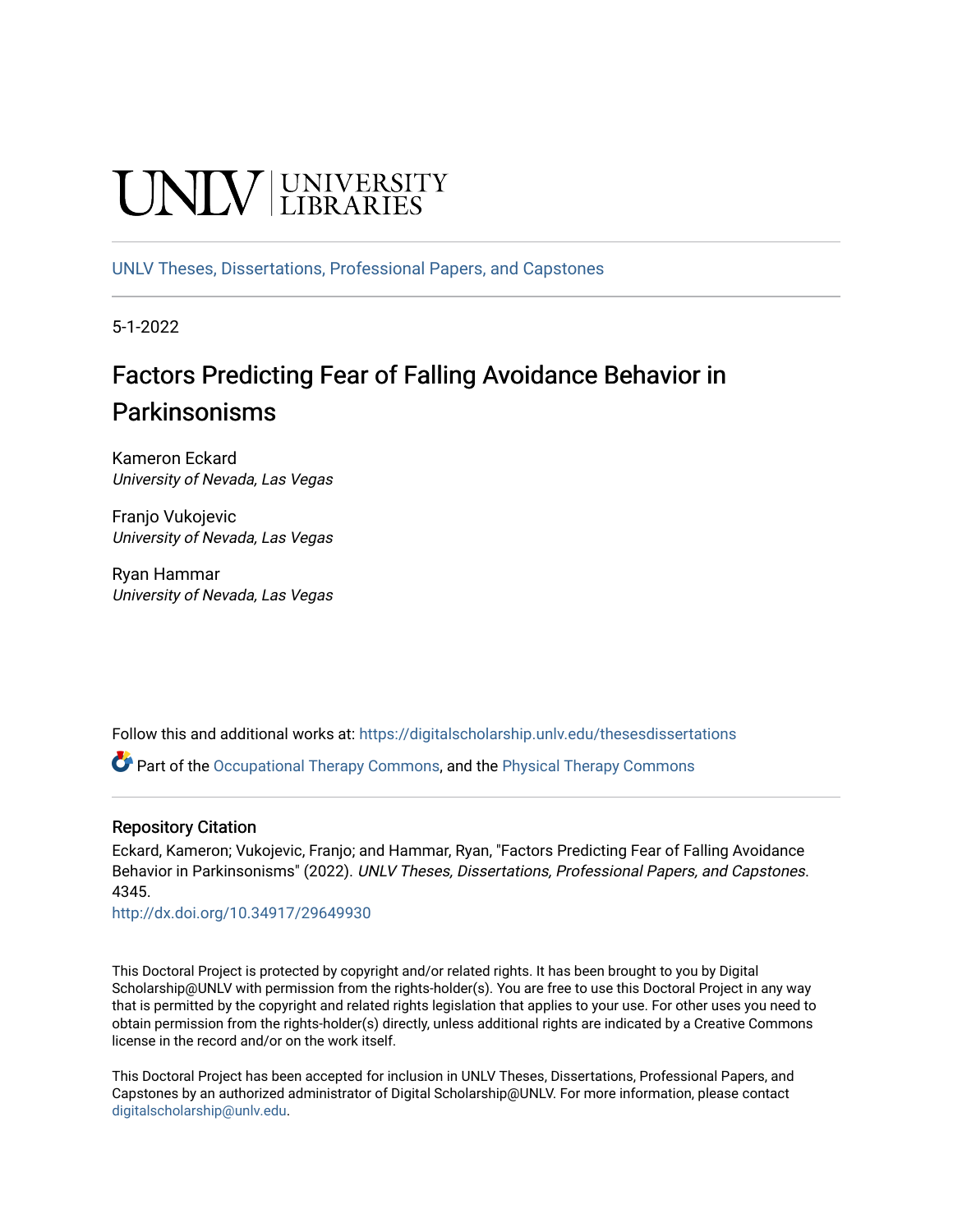#### FACTORS PREDICTING FEAR OF FALLING AVOIDANCE

#### BEHAVIOR IN PARKINSONISMS

By

Kameron Eckard

Ryan Hammar

Franjo Vukojevic

A doctoral project submitted in partial fulfillment of the requirements for the

Doctor of Physical Therapy

Department of Physical Therapy School of Integrated Health Sciences The Graduate College

University of Nevada, Las Vegas May 2022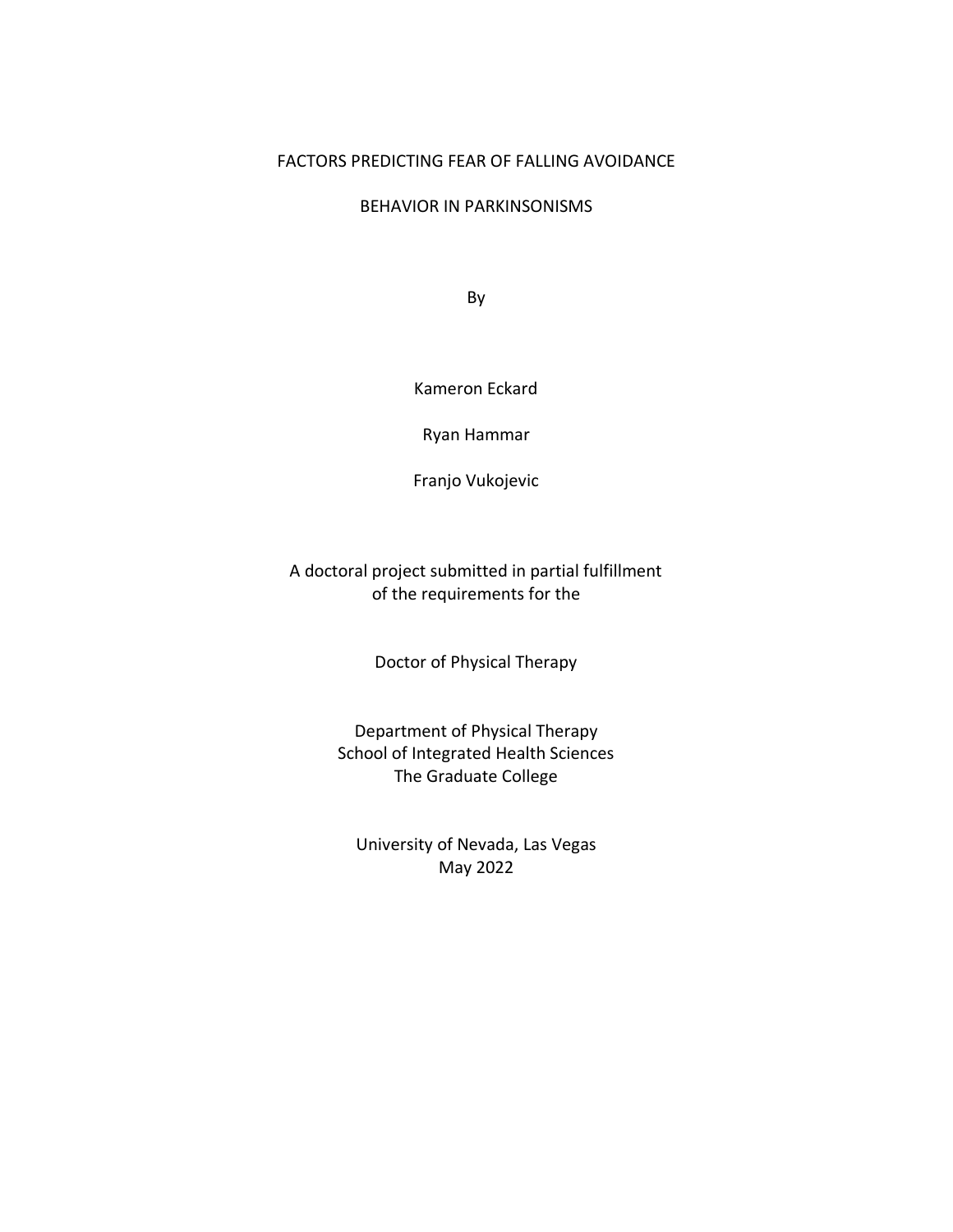

# **Doctoral Project Approval**

The Graduate College The University of Nevada, Las Vegas

May 13, 2022

This doctoral project prepared by

Kameron Eckard

Franjo Vukojevic

Ryan Hammar

entitled

Factors Predicting Fear of Falling Avoidance Behavior in Parkinsonisms

is approved in partial fulfillment of the requirements for the degree of

Doctor of Physical Therapy Department of Physical Therapy

Jenny Kent, Ph.D.

Daniel Young, Ph.D. *Research Project Advisor*

Merrill Landers, Ph.D. *Chair, Department of Physical Therapy*

Jenny Kent, Ph.D.<br>*Examination Committee Chair* **Examination Committee Chair Committee Chair** *Vice Provost for Graduate Education & Examination Committee Chair Vice Provost for Graduate Education & Dean of the Graduate College*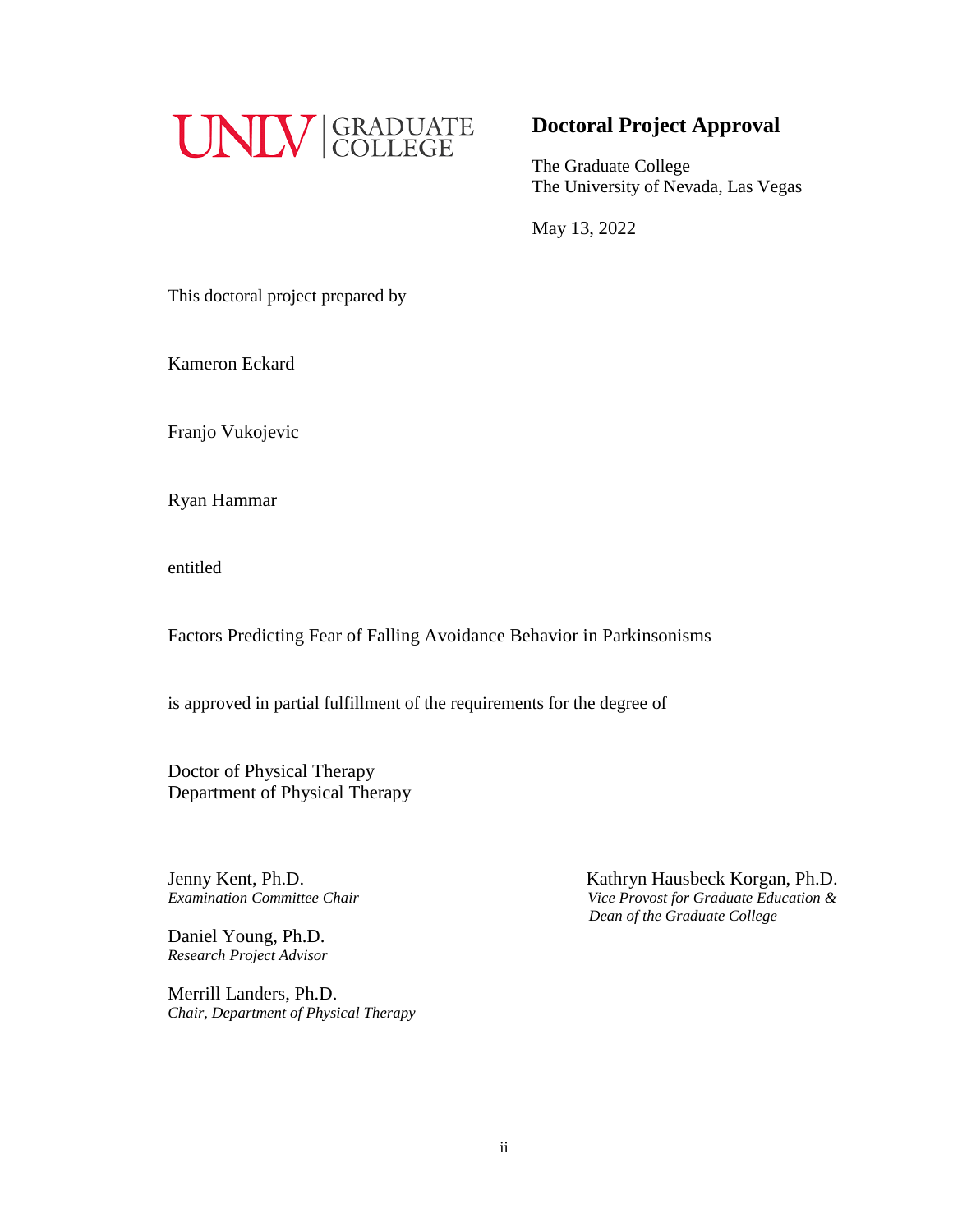#### **ABSTRACT**

**BACKGROUND:** Fear of falling avoidance behavior (FFAB) is common in parkinsonisms and results in potentially mitigable downstream consequences.

**OBJECTIVE:** Determine the characteristics of individuals with parkinsonisms most associated with FFAB.

**METHODS:** A retrospective, cross-sectional study was conducted from medical records data of 142 patients with parkinsonisms. These data included: demographics (age, sex), disease characteristics (Movement Disorders Society – Unified Parkinson's Disease Rating Scale Part III (MDS-UPDRS III), years since diagnosis), fall history (number of fall injuries in previous year), and gait and balance function (five times sit to stand, MiniBESTest, Timed Up and Go (TUG), dual-task TUG, ten-meter walk test (10MWT), observed freezing of gait (FOG) (MDS-UPDRS III item 11)).

**RESULTS:** 10MWT (*p* < .001) and MDS-UPDRS III item 11 (*p* < .014) were significantly associated with FFAB above and beyond disease severity, which also contributed significantly to the overall model (*p*s < .046). Fall history was not associated with FFAB.

**CONCLUSION:** Our findings suggest that the largest portion of variability in FFAB is explained by gait velocity and FOG; however, disease severity also explains a significant portion of the variability of FFAB. Further investigation into factors predictive of FFAB and mitigation of downstream consequences, using more robust designs, is warranted.

**KEYWORDS:** parkinsonism, fear of falling, avoidance behavior, gait velocity, freezing of gait

iii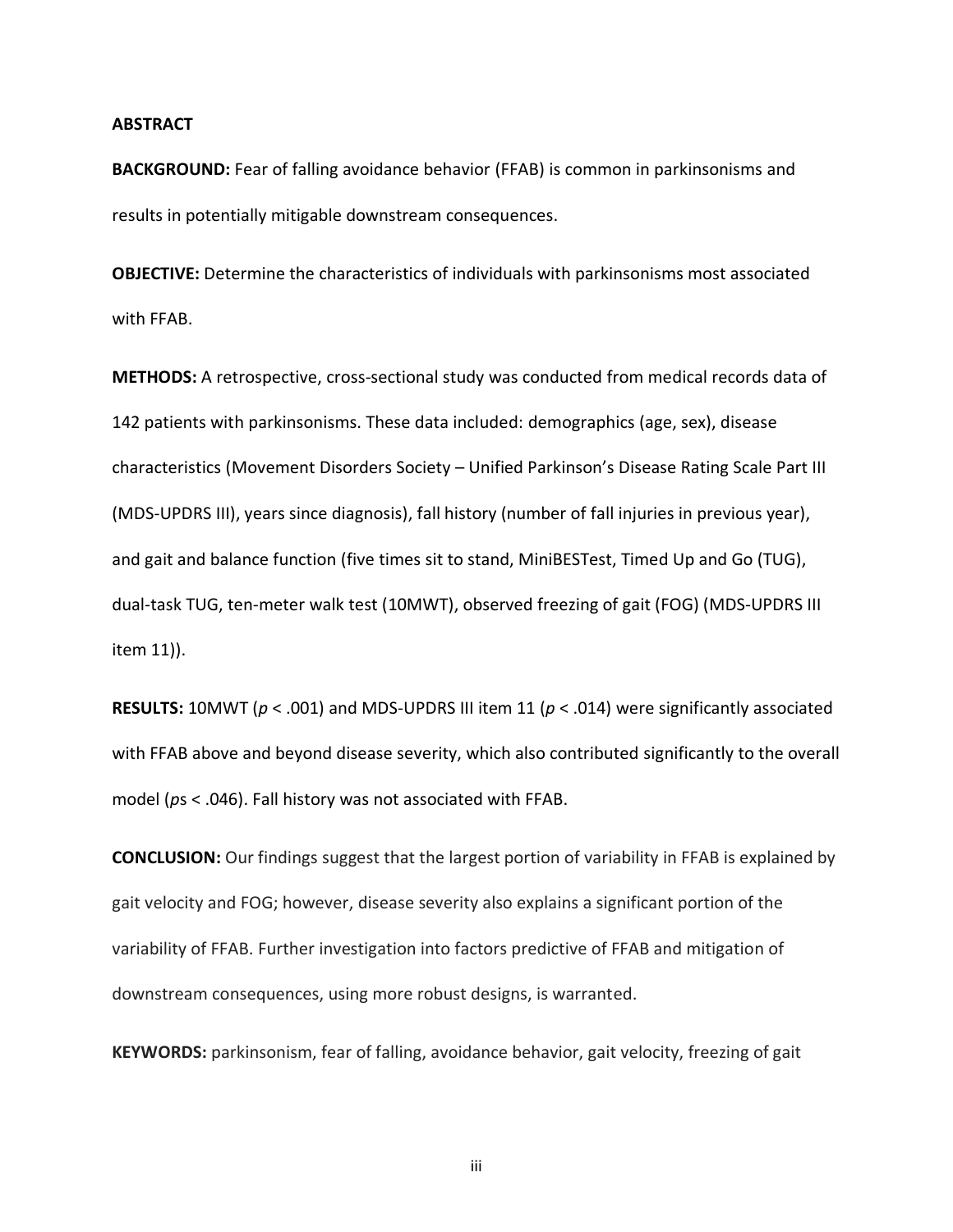**ARTICLE TYPE:** Research article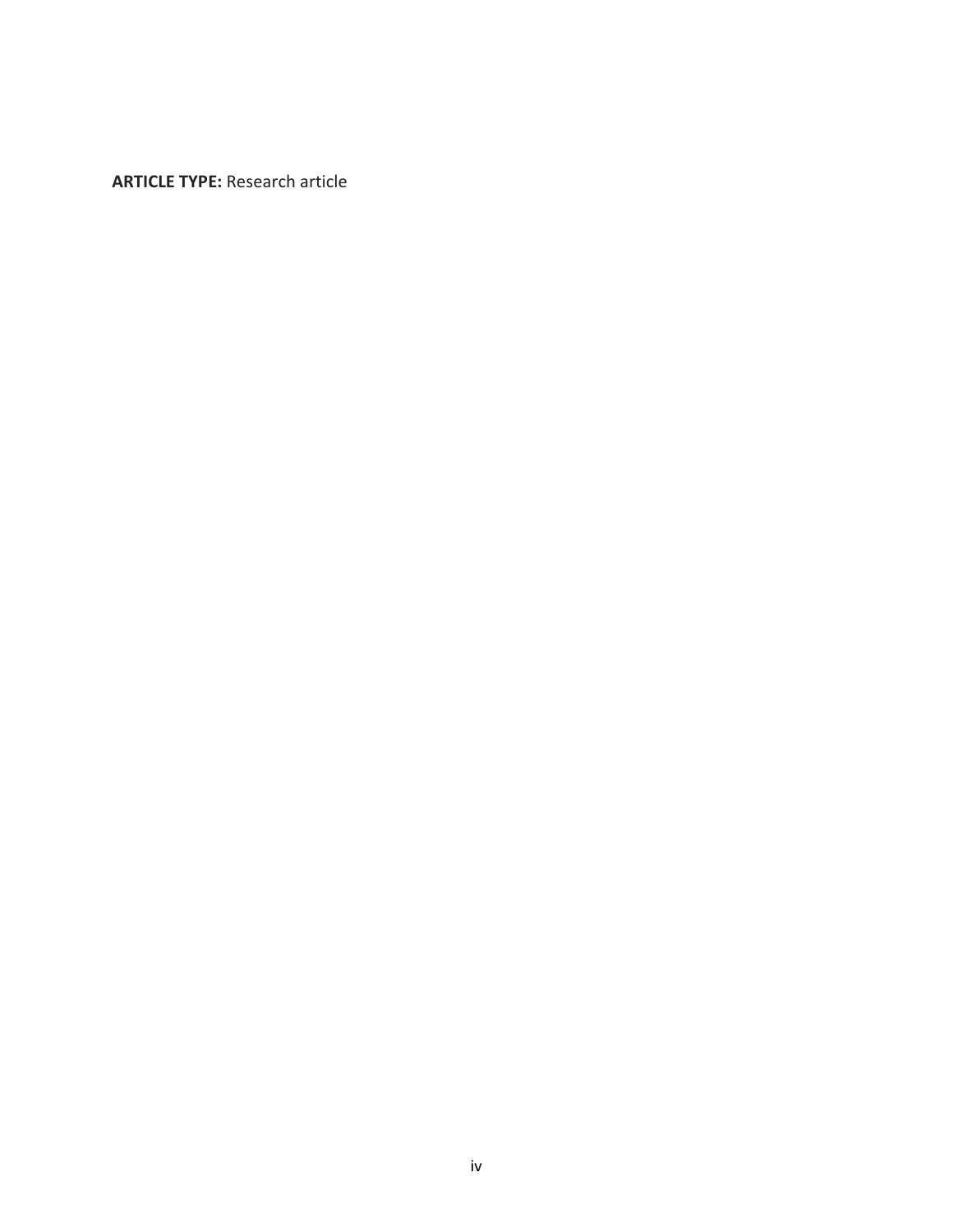# **Table of Contents**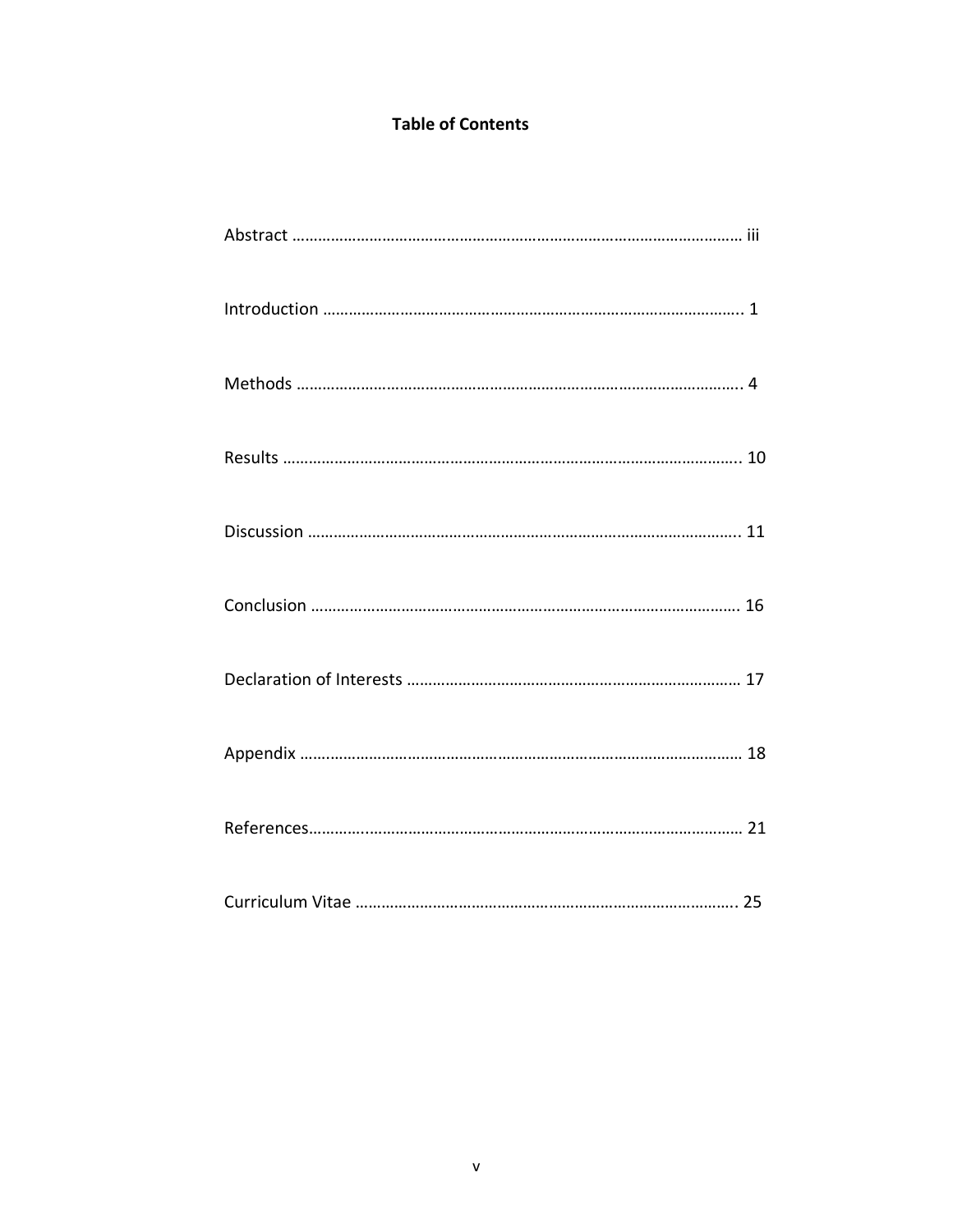#### **INTRODUCTION**

Fear of falling avoidance behavior (FFAB) is associated with several negative downstream consequences. Many individuals who experience fear of falling avoid activities that they perceive put them at risk for a fall (Cumming, Salkeld, Thomas, & Szonyi, 2000; Deshpande et al., 2008). This avoidance behavior can be protective, resulting in less exposure to risky situations (Kader, Iwarsson, Odin, & Nilsson, 2016; Landers et al., 2017). However, avoidance behavior can also have unintended consequences that are associated with sedentary behavior (Landers et al., 2021; Nilsson, Jonasson, & Zijlstra, 2020). Falls are frequent in individuals with PD and other parkinsonisms and have received considerable research attention among individuals with PD (Crouse, Phillips, Jahanshahi, & Moustafa, 2016; Fasano, Canning, Hausdorff, Lord, & Rochester, 2017). There has also been substantial attention in the literature to the related constructs of fear of falling, balance confidence, and falls self-efficacy, but there is a lack of consensus into the downstream consequences associated with avoidance behavior that results from these (Landers, Durand, Powell, Dibble, & Young, 2011; Mak & Pang, 2009a, 2009b; Thomas, Rogers, Amick, & Friedman, 2010).

FFAB is common in people with PD (Kader et al., 2016; Landers et al., 2017). Evidences shows a decrease in the number of steps taken per day, time spent standing per day, up/down transitions per day, and the metabolic equivalents (METs) per day with a subsequent increase in hours sitting/laying down per day as a result of fear of falling (Landers et al., 2017). Ultimately, avoidance behavior may lead to general physical inactivity and deconditioning (Hatch, Gill-Body, & Portney, 2003; Howland et al., 1993; Wijlhuizen, de Jong, & Hopman-Rock,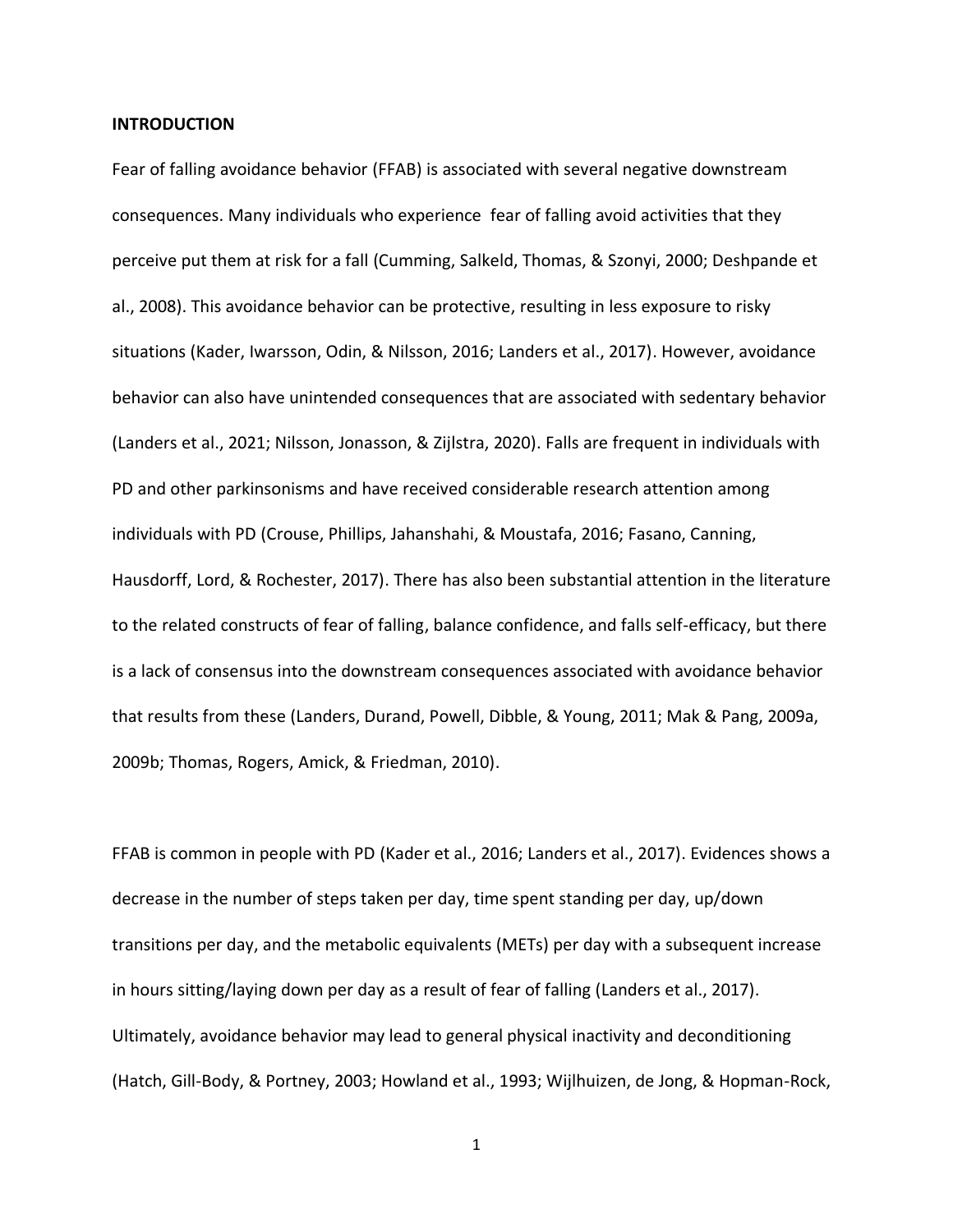2007). This deconditioning, in turn, leads to a higher risk of falls because of weakened balance systems, further perpetuating the cycle of fear of falling for people with PD (Landers et al., 2021; Landers & Nilsson, 2021). Further complicating this vicious cycle is the degenerative course of PD itself.

Identifying different factors associated with FFAB in parkinsonisms is important in developing treatment plans to address potentially mitigable factors (Landers et al., 2017). This occurs in primarily two steps: identification of factors and improvement of interventions. Understanding which individual factors associated with FFAB in parkinsonism are the most modifiable and generally the most detrimental to people with parkinsonisms, may lead to modifications in management approaches and intervention techniques employed. Although neurodegenerative changes associated with parkinonsisms are currently unpreventable, the negative effect that FFAB has on risk of falling and functional balance may be mitigated through targeted interventions (Landers & Nilsson, 2021). However, only after identifying these factors can targeted treatment approaches be developed. Targeting specific factors that have the capacity to be improved will ideally lead to more rapid and efficient improvement in outcomes from treatment than using traditional, generalized, or broad treatment approaches. Implementing interventions that target the root cause(s) associated with FFAB, holds the most promise to interrupt the cycle and limit the negative downstream consequences of deconditioning and subsequent exacerbation of decline in overall function from neurodegenerative changes (Landers et al., 2021; Landers & Nilsson, 2021).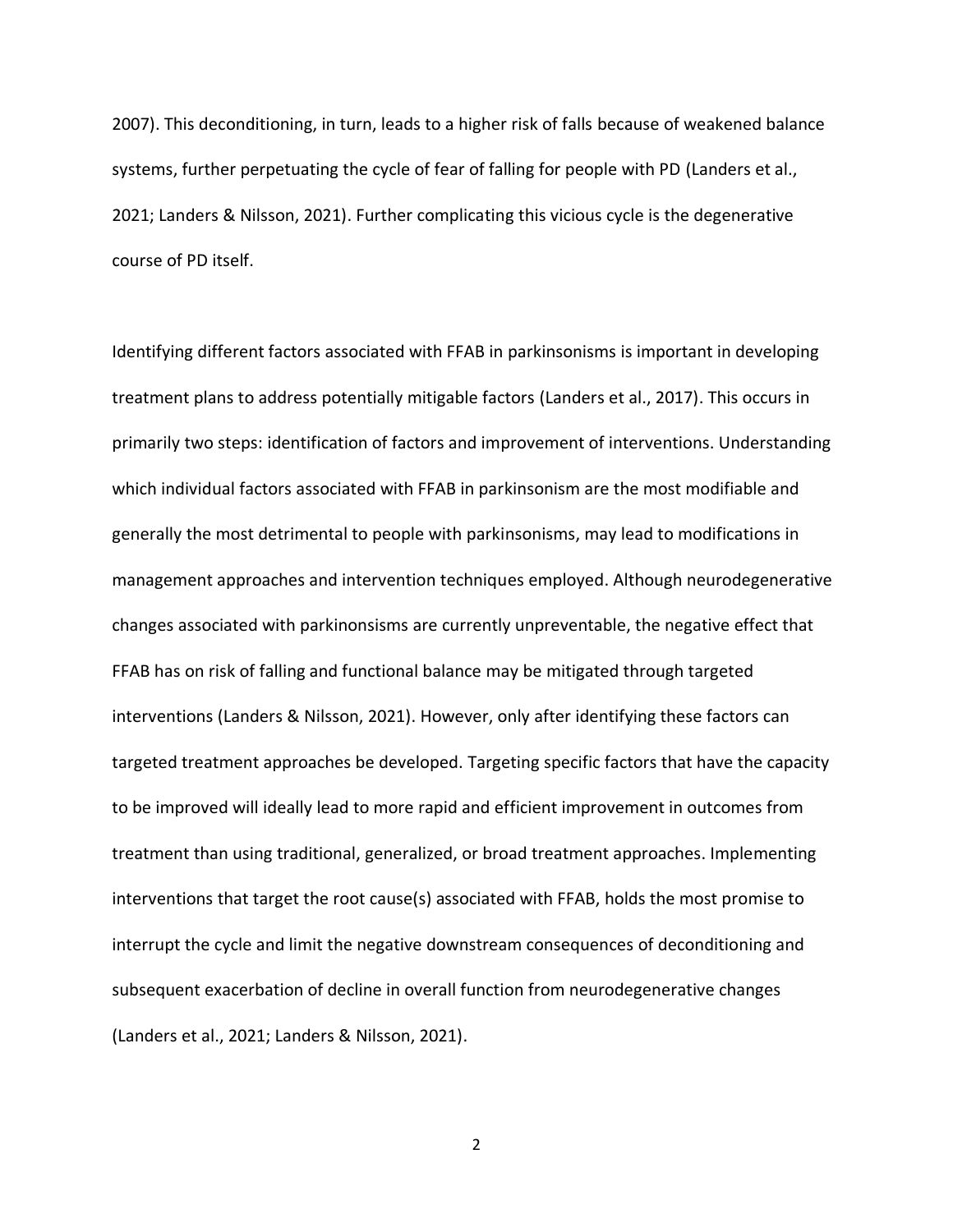The primary aim of this research was to determine the individual characteristics, including demographics, severity of disease, and gait and balance abilities of people with parkinsonisms that are most associated with FFAB. Determining which of these factors relate to FFAB will facilitate a greater understanding of disease progression and provide preliminary research for the development of more effective treatment approaches addressing FFAB and the associated downstream consequences in parkinsonisms.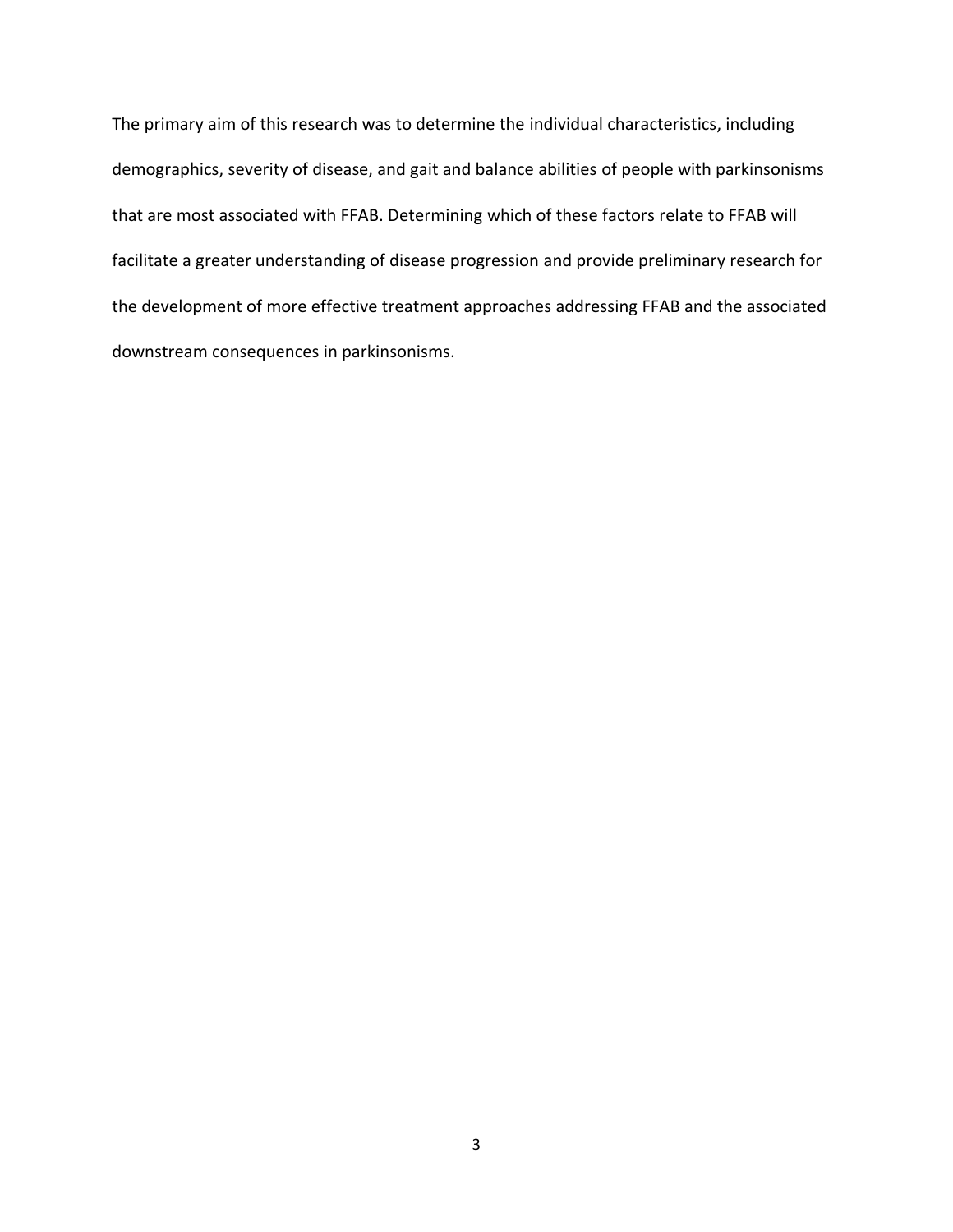#### **METHODS**

#### **Study design**

A retrospective, exploratory, cross-sectional analysis of medical record information for all patients with a diagnosis of a parkinsonism who had a physical therapy (PT) evaluation at [blinded] from 2017 to 2020. These patients were identified from billing records. The following variables were extracted from their medical records: demographic information (i.e., sex, age), diagnosis, disease characteristics, fall history, and gait and balance outcome measures.

#### **Participants**

Patients were included if they had a physical therapy evaluation, were diagnosed with a parkinsonism by a neurologist, and had completed the modified Fear of Falling Avoidance Behavior Questionnaire (mFFABQ). Patients were excluded if they had evidence of dementia as indicated by a score of <18 of the Montreal Cognitive Assessment (Hoops et al., 2009). A total of 142 participants (mean age = 73.4  $\pm$  8.9 years; males = 88, females = 53, missing = 1; Hoehn and Yahr stage: 1.0 = 6, 1.5 = 7, 2.0 = 25, 2.5 = 17, 3.0 = 42, 4.0 = 9, 5.0 = 3.0, missing = 33) were analyzed. Of the total participants, 121 were diagnosed with PD, 8 with Lewy Body Disease, 6 had a non-specific parkinsonism, 1 with cortical basal syndrome, 1 with multisystem atrophy, and 5 with progressive supranuclear palsy. Means and standard deviations of patient characteristics (demographic and descriptive variables) are found in table 1. (See Appendix)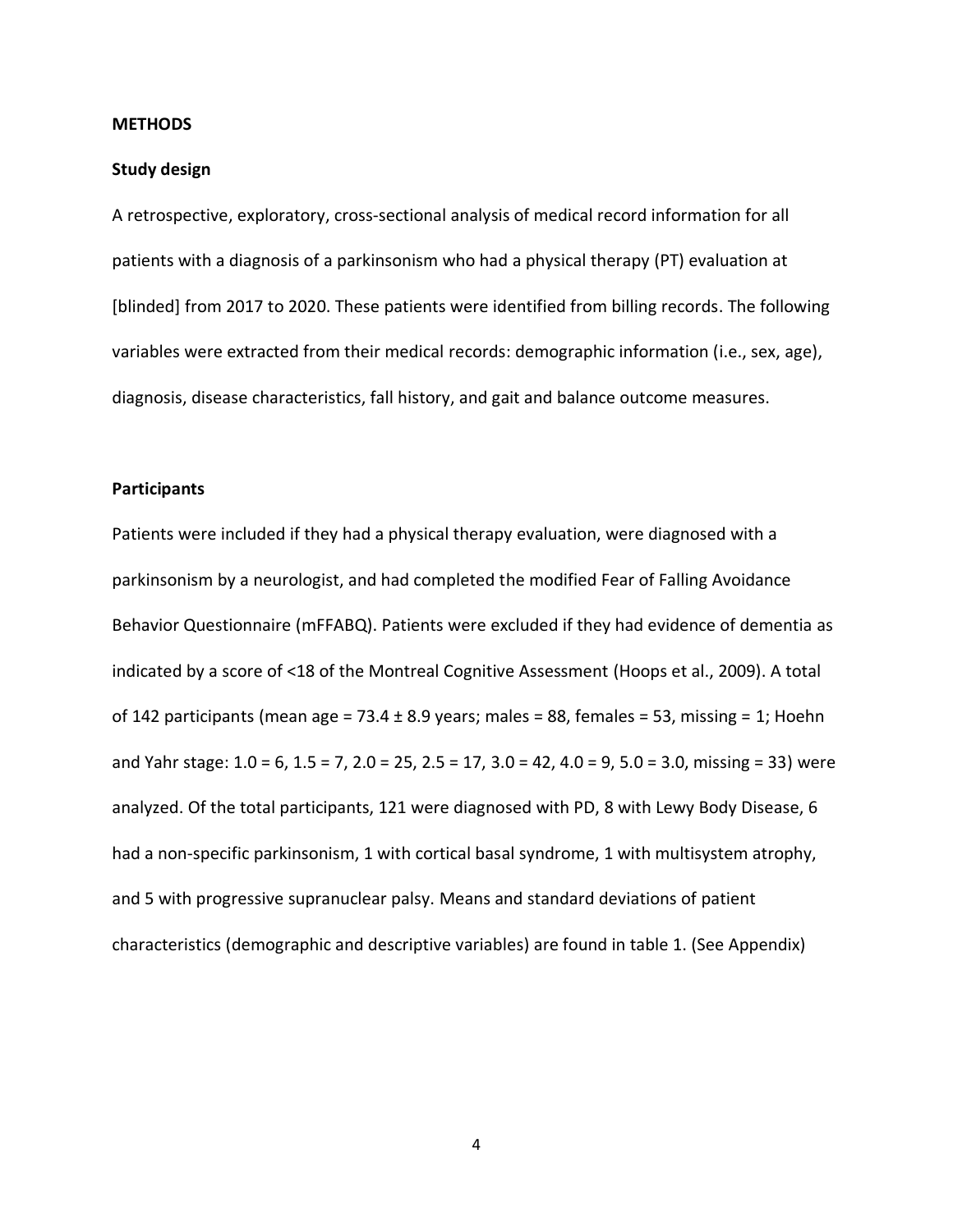#### **Sample size**

Sample size was estimated using the multiple regression module from PASS 24.0 (NCSS, LLC. Kaysville, Utah, USA, ncss.com/software/pass). For the prediction of mFFABQ, a sample size of 61 participant records was needed ( $\alpha$ =0.05, 80% power) with two variables entered first (age and sex) and conservatively estimated ( $R<sup>2</sup>$  of 0.150); followed by nine other variables (Movement Disorder Society-Unified Parkinson's Disease Rating Scale part III (MDS-UPDRS III), years since diagnosis, number of fall injuries in the last year, 5 Time Sit to Stand (5STS), Mini Balance Evaluation Systems Test (MBT), Timed Up and Go (TUG), dual-task TUG (DT-TUG), 10 Meter Walk Test (10MWT), and MDS-UPDRS III item 11 entered at a low to moderate  $R^2$  of 0.20.

#### **Variables**

The dependent variable assessed was the score on the mFFABQ (Landers et al., 2014), which has different stems than the original Fear of Falling Avoidance Behavior Questionaire to improve clarity and participant understanding (Landers et al., 2011). The modified stems ask participants to respond to the following prompt for 14 different activities, "Due to my fear of falling, I avoid…walking (item 1)" by indicating never, rarely, sometimes, often, or always. The mFFABQ has good evidence for its reliability in neurologic populations, including parkinsonisms (Landers et al., 2011). The predictor variables were categorized based on the following:

- 1. Disease characteristics (MDS-UPDRS III total score, years since diagnosis)
- 2. Fall history (number of fall injuries in the last year)
- 3. Gait and balance function (5STS, MBT, TUG, DT-TUG, 10MWT, MDS-UPDRS III item 11)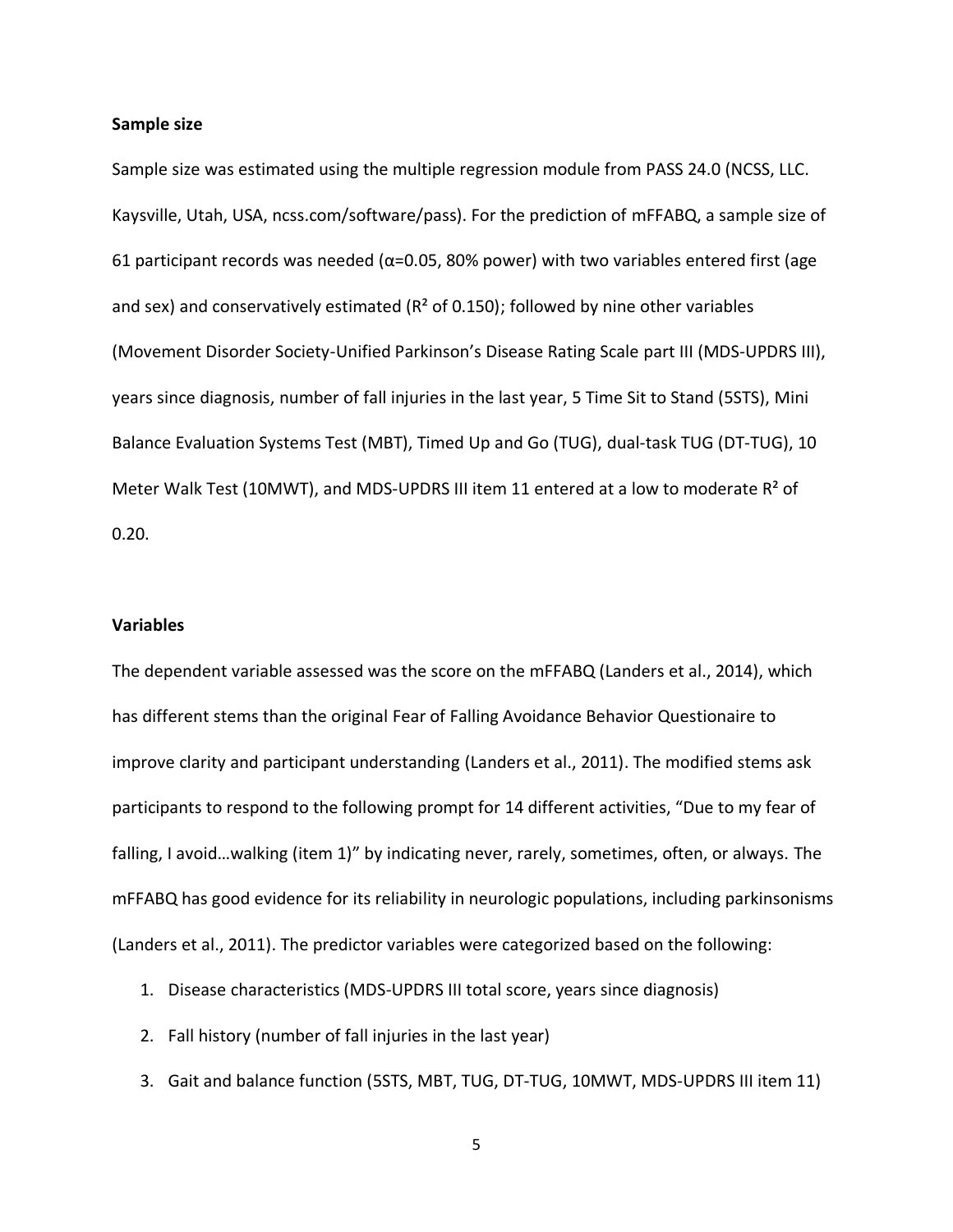#### **Disease characteristics**

Disease duration and the MDS-UPDRS II total score were used to assess the severity of parkinsonism in each patient. Disease duration was designated as the number of years since diagnosis. Part III on the MDS-UPDRS is a measure of motor disease burden consisting of a motor examination that includes the upper extremity, lower extremity, and functional motor control. Evidence has been shown for its reliability (Cronbach's  $\alpha$  = 0.93) and validity in assessing the symptoms and severity of PD (Goetz et al., 2008; Martinez-Martin et al., 2013).

#### **Fall history**

The number of falls resulting in an injury requiring medical intervention was used for fall history.

#### **Gait and balance function**

Gait and balance abilities were assessed with the following: 5STS, MBT, TUG, DT-TUG, 10MWT, and MDS-UPDRS III item 11. 5STS assesses lower extremity strength and postural control during repeated sit to stand transfers. The patient was instructed to fold their arms across their chest and then were timed while they stood up and sat down five times as fast as they could. The 5STS has excellent intrarater and test-retest reliability for people with PD (ICC = .99 and .76, respectively) (Duncan, Leddy, & Earhart, 2011). The MBT is a 14-item physical performance measure of balance and postural control comprising four domains: anticipatory balance, reactive postural control, sensory orientation, and dynamic gait (Leddy, Crowner, & Earhart,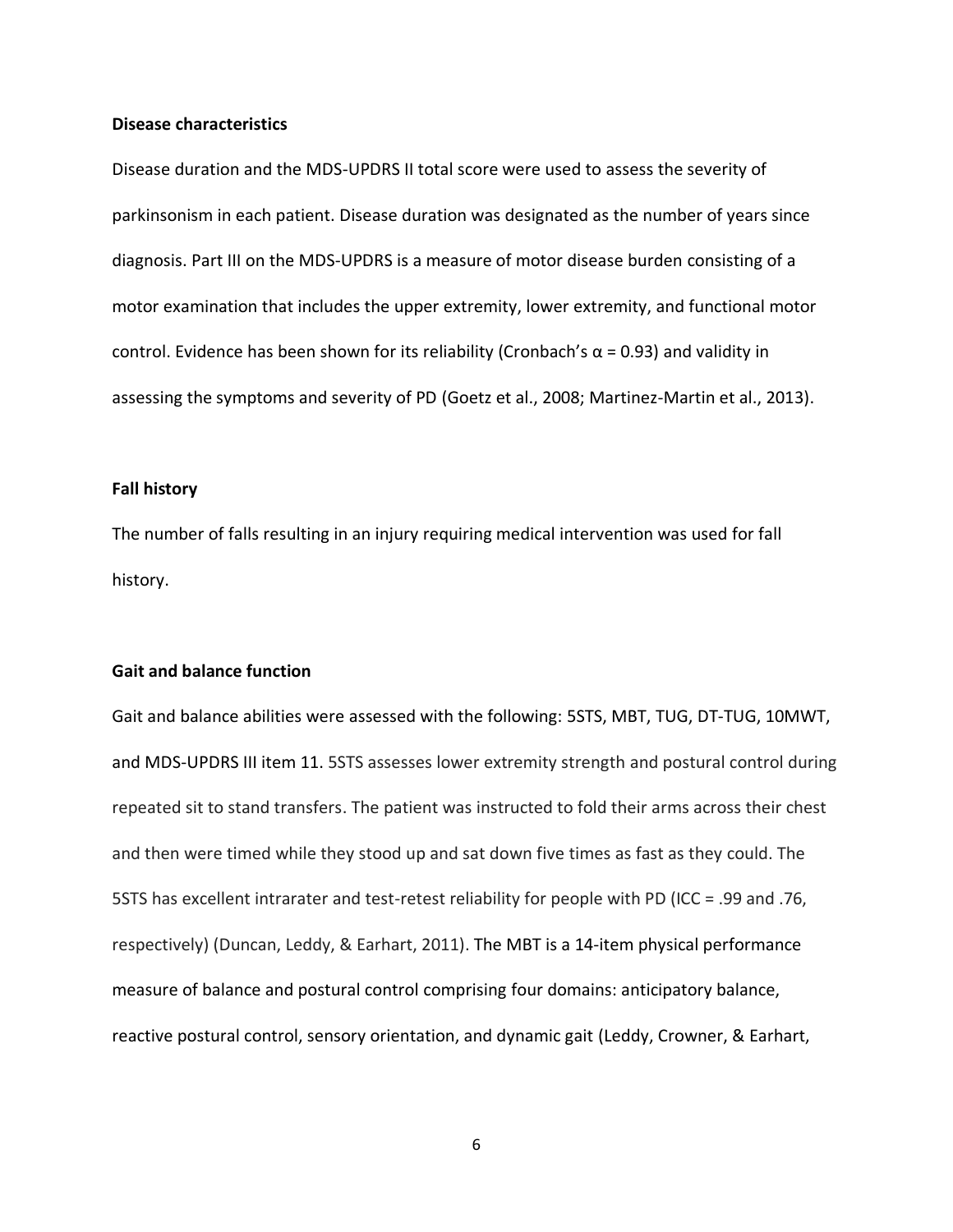2011). It has been shown to have high interrater and test-retest reliability among people with PD (ICC = 0.91 and 0.92, respectively) (Leddy et al., 2011).

The TUG test is a timed test of functional mobility in which the patient stood up from a chair, walked three meters in a straight line, turned around and returned to the chair, and sat back down. It has an ICC of .99 for community-dwelling elderly people (Podsiadlo & Richardson, 1991). The DT-TUG is similar to the TUG with the addition of completing a secondary task while completing the TUG test simultaneously (Shumway-Cook, Brauer, & Woollacott, 2000). For this study, the secondary task selected was a cognitive task, serial subtraction by three from an arbitrary number between 70 and 100. The DT-TUG exhibits excellent test-retest reliability (ICCs>0.85) in individuals with PD (Steffen & Seney, 2008).

The 10MWT was used to caputre self-selected gait velocity. Ten meters are marked off with the beginning and ending 2-meter sections used to accelerate and decelerate, respectively. The participant is instructed to walk at their comfortable walking speed for ten meters and the time to complete the middle six meters is collected and gait velocity calculated in meters per second. Two trials are performed, and the average of the two is taken. The 10MWT has been shown to have excellent test-retest reliability for comfortable gait velocity (ICC = .96) in individuals with PD (Steffen & Seney, 2008). Part III item 11 of the MDS-UPDRS assesses freezing of gait, including start hesitations and stuttering movements, especially during turning and reaching (Lichter, Benedict, & Hershey, 2021; Wang, Yixin, Miao, & Kejia, 2021). The assessors grade the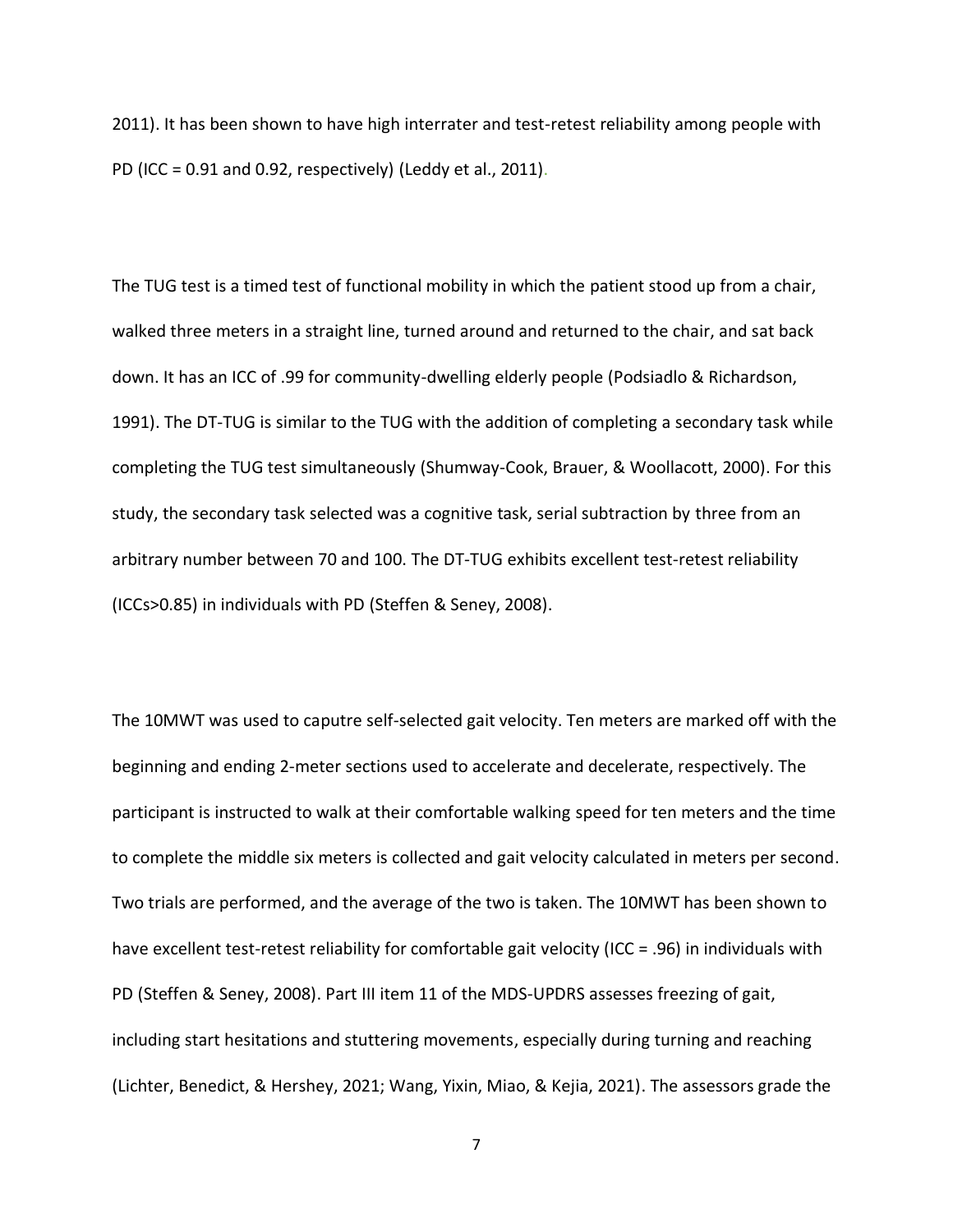severity of observed freezing during gait and score it from zero (normal) to four (severe). A score of one or greater is indicative of observed freezing of gait.

#### **Data analysis**

Data were analyzed using SPSS version 27.0 (IBM SPSS Statistics for Windows, Armonk, New York, USA: IBM Corp) at  $\alpha$  = 0.05. Missing data were observed on ten of the variables examined, with 13.6 percent of the data missing. Multiple imputation was used to handle the missing data. Multiple imputation was used as it is recognized as a "state of the art" missing data handling technique that maximizes the accuracy of parameter and standard error estimation and statistical power compared with traditional approaches to missing data management (Schafer & Graham, 2002). The chained equations full conditional specification Markov Chain Monte Carlo algorithm was used to generate five imputed data sets with ten iterations per chain. The imputation process included the 14 analytic variables, including disease duration, Parkinsonian diagnosis, presence of depression or anxiety, sex, age, fall injuries in the last year, MDS-UPDRS III item 11, MDS-UPDRS III total score, MBT total, 5STS, TUG, DT-TUG, 10MWT, and the mFFABQ. After generating the five imputed data sets, the statistical analyses were performed across the imputed data sets. Subsequently, pooled statistics were calculated using the mean across the imputed data sets.

The substantive analyses were conducted using hierarchical multiple linear regression to examine the relationship between predictor variables on the mFFABQ. Two differing models were analyzed. In Model 1, the following variables were entered: block 1 (disease duration and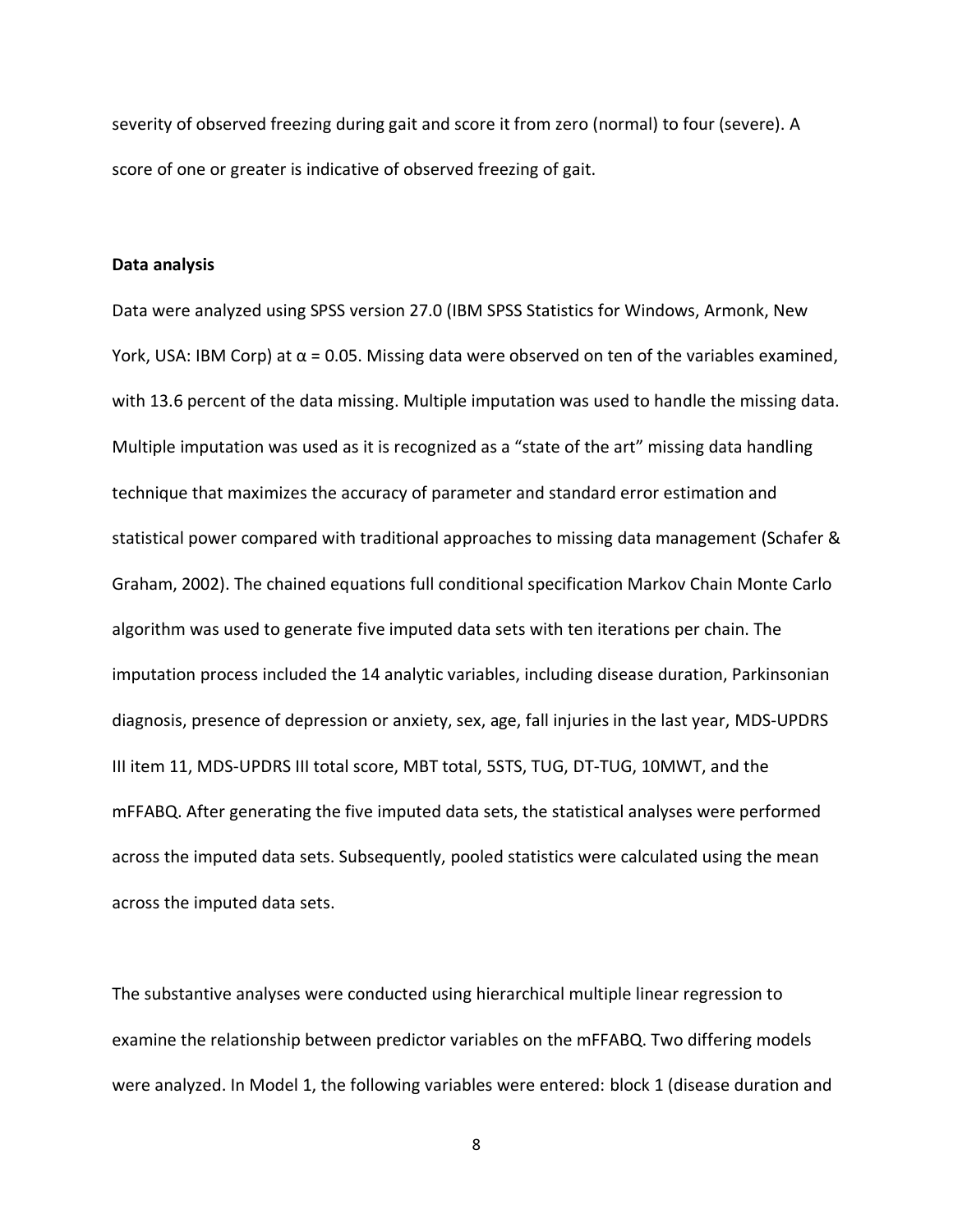UPDRS III), block 2 (fall injury in the last year), and block 3 (gait and balance – 5STS, MBT, TUG, DT-TUG, 10MWT, UPDRS III item 11). In Model 2, the following variables were entered: block 1 (disease duration and UPDRS III) and block 2 (gait and balance – 5STS, MBT, TUG, DT-TUG, 10MWT, UPDRS III item 11). Normality, collinearity diagnostics, and bivariate correlations were also conducted.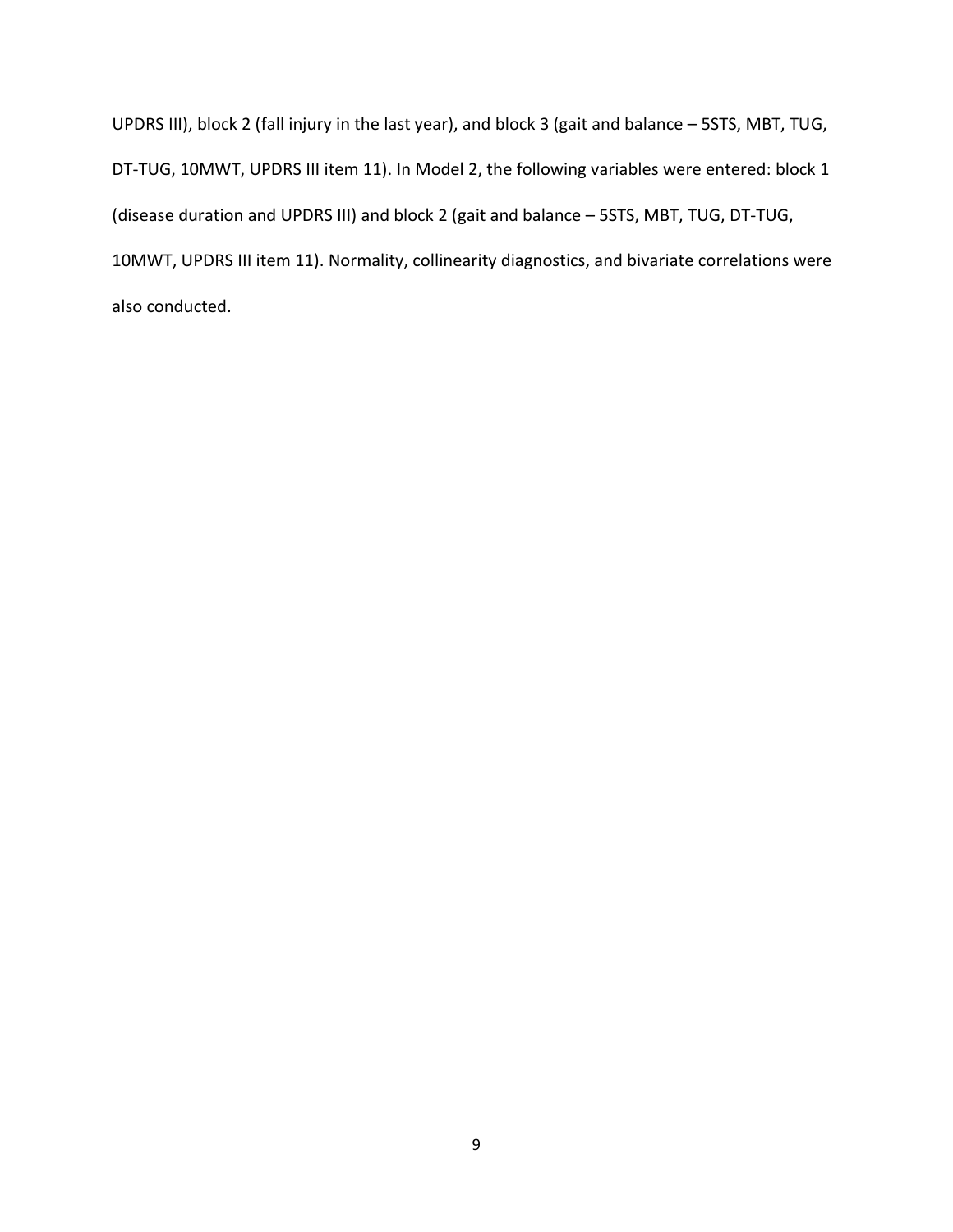#### **RESULTS**

**Model 1** was statistically significant,  $(R^2 = .524, F_{(9,132)} = 16.20, p < .001)$ , such that the full model accounted for 52.4% of the variability in mFFABQ. Block 1 ( $F_{(2,139)}$ =13.56, p<.001) and block 3  $(F_{(9,132)}=15.53, p<.001)$  were found to be statistically significant predictors of mFFABQ, accounting for 16.3% and 33.5% of variability in mFFABQ, respectively (Table 2). However, block 2 (F(3,138)=4.52, *p*=.063) was not found to be a statistically significant predictor of mFFABQ (p=.051). In the full model, disease duration (b=.402, *p*=.046), UPDRS III (b=.182, *p*=.029), 10MWT (b=-24.134, *p*<.001), and UPDRS 3.11 (b=-5.636, *p*=.014) were found to be significant predictors of mFFABQ. A complete description of the outcomes for Model 1 analysis can be found in table 2. (See Appendix)

**Model 2** was statistically significant,  $(R^2 = .522, F_{(9,132)} = 18.18, p < .001)$ , such that the full model accounted for 52.2% of the variability in mFFABQ. Both block 1 (F<sub>(2,139)</sub>=13.56, *p*<.001) and block 2 (F(8,133)=16.67, *p*<.001) were found to be significant predictors of mFFABQ, accounting for 16.3% and 35.9% of variability in mFFABQ, respectively (Table 2). In the full model, disease duration (b=.425, p=.033), UPDRS III (b=.181, *p*=.029), 10MWT (b=-23.799, *p*<.001), and UPDRS 3.11 (b=-5.645, *p*=.014) were found to be significant predictors of mFFABQ. A complete description of the outcomes for Model 2 analysis can be found in table 3. (See Appendix)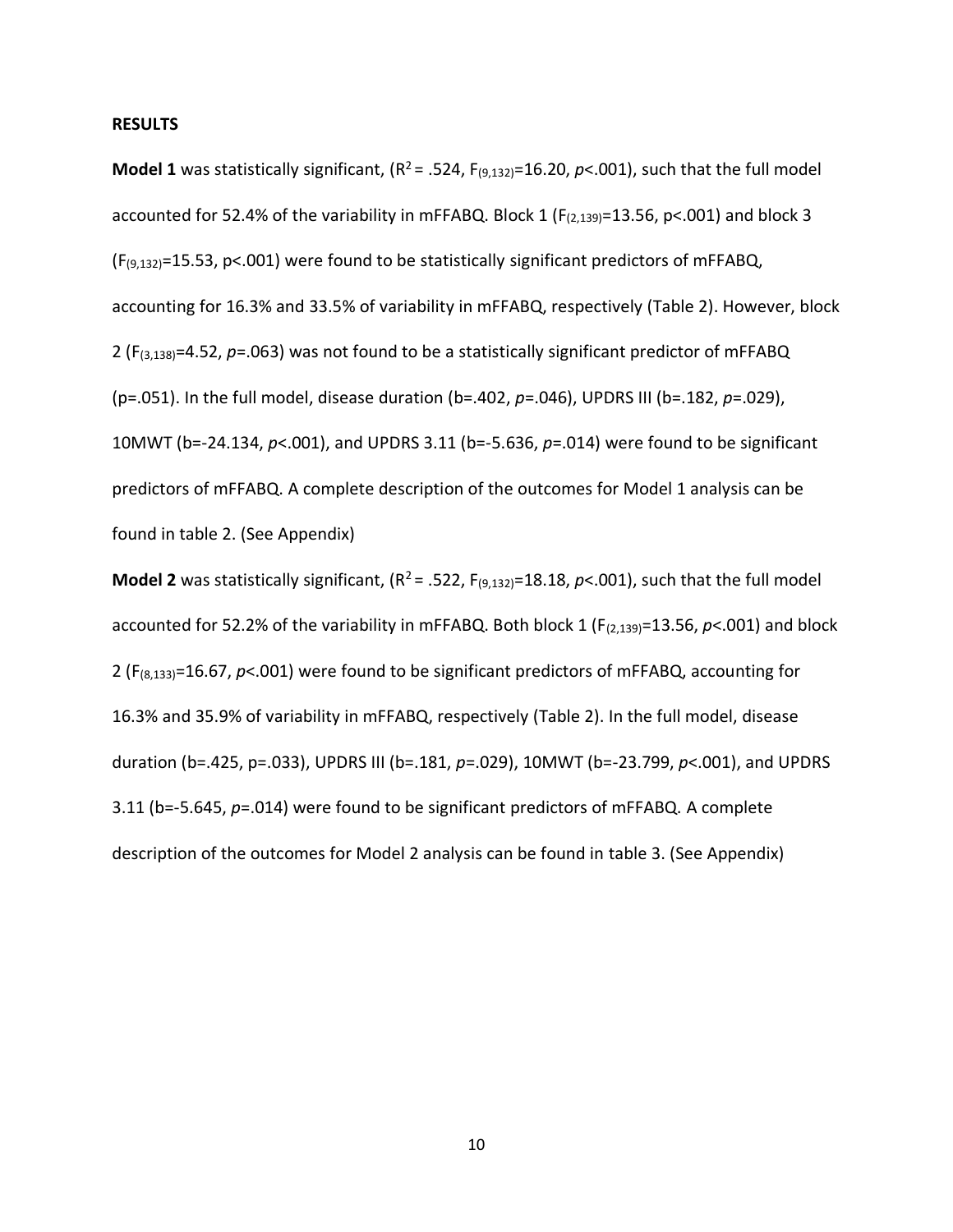#### **DISCUSSION**

Our findings suggest that while disease severity (i.e., disease duration and UPDRS motor scores) explains a significant portion of the variability of FFAB, the largest portion of variability in FFAB is explained by gait velocity (10MWT) after controlling for disease severity. However, gait velocity may also be a surrogate for disease severity. Interestingly, the 5STS, MBT, and TUG tests were not included in the final model; however, this may be explained by collinearity with the 10MWT. Taken together, as parkinsonisms advance, the impact of FOF results in more avoidance behavior which may potentiate more negative downstream consequences (Landers et al., 2021). Also, consistent with other studies, we found that fall history was not associated with the mFFABQ. This finding supports the notion that as one avoids more risky activities (i.e., more FFAB), their fall risk exposure decreases, and they fall less. Thus, the relationship between falls and avoidance behavior is non-linear (Landers & Nilsson, 2021). Further investigation in this area should consider using a more rigorous research design to determine if treatment addressing gait velocity in parkinsonisms can mitigate the negative downstream consequences associated with FFAB.

Other studies have shown that disease severity is associated with FFAB. People with PD whose symptoms are more involved are more likely to be categorized as "avoiders" due to their FOF (Landers et al., 2017). Additionally, they have been shown to score worse on the UPDRS III, have lower confidence in their balance abilities, and have poorer balance performance (Landers et al., 2017). Postural stability particularly has been shown to predict balance confidence as well as FFAB in people with PD (Jacobs, Horak, Tran, & Nutt, 2006; Landers et al., 2021). The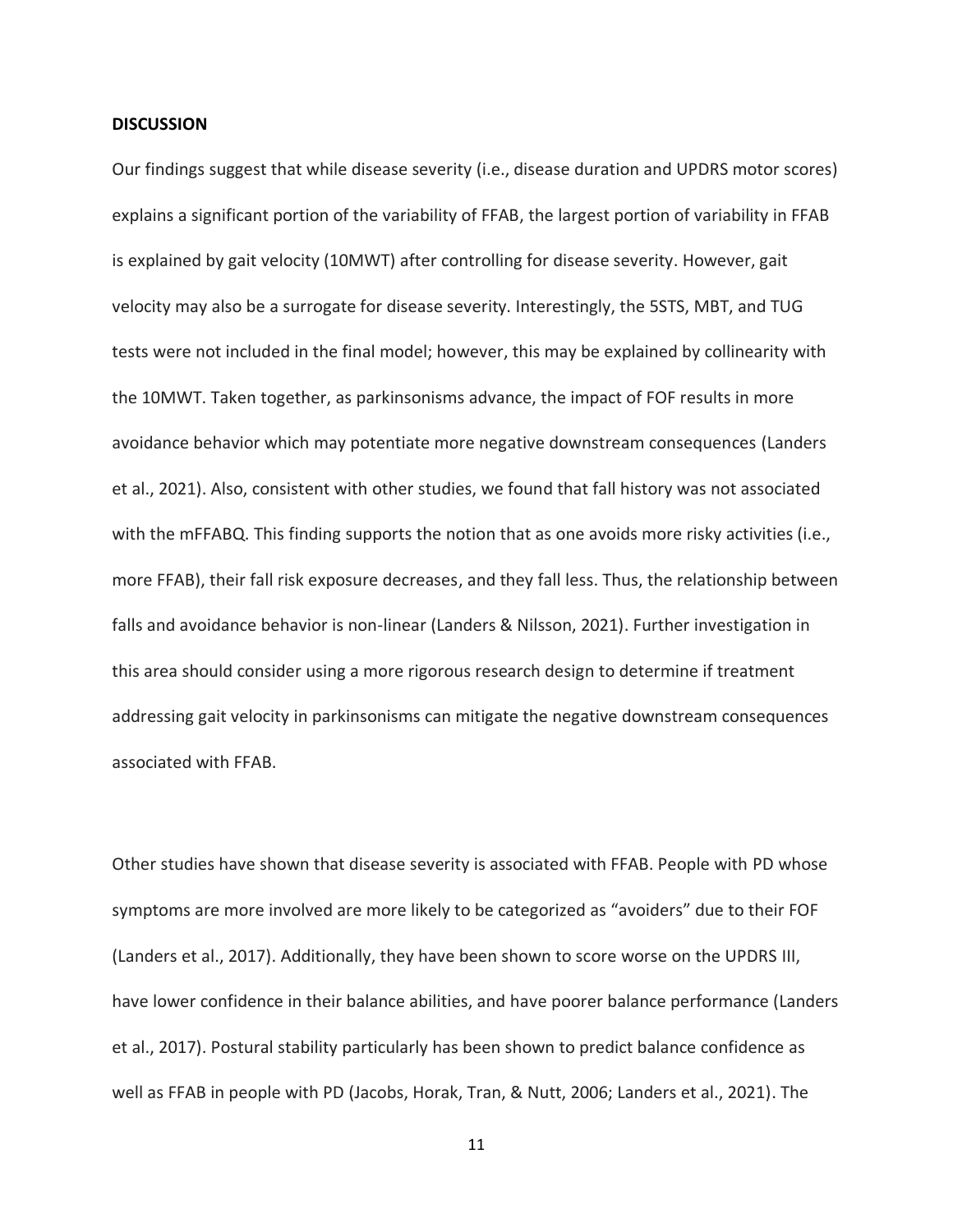more postural instability an individual has, the lower their balance confidence, and the more likely they are to exhibit avoidance behaviors due to fear of falling (Landers et al., 2021). Additionally, the relationship between postural stability and FOF has been shown to impact the performance of activities of daily living in those with PD (Mehdizadeh et al., 2019).

Gait velocity was predictive of FFAB, which further lends evidence of gait velocity as the sixth vital sign. First introduced in 2001 by Fritz et al., maintaining gait speed has been shown to be related to health outcomes (Elbaz et al., 2013; Fritz & Lusardi, 2009). One study found that, of the six vital signs measured in adults over 65, only gait velocity was associated with better eight-year survival rates (Hardy, Perera, Roumani, Chandler, & Studenski, 2007). This shows the importance of maintaining age-matched gait velocity for older adults to prolong mortality. Furthermore, gait velocity has been shown to be responsive to physical abilities and dopaminergic medication status in those with PD (Miller, Chou, Bohnen, Muller, & Seidler, 2018). It should also be noted that there is limited information regarding the relationship between FFAB and gait velocity. However, several studies have found a relationship between FOF, balance confidence, and gait velocity. Specifically, they found that as slower gait velocity was related to higher levels of FOF and lower levels of balance confidence (Chomiak et al., 2018; Christofoletti, McNeely, Campbell, Duncan, & Earhart, 2016; Nilsson, Hariz, Iwarsson, & Hagell, 2012). While the relationships between gait velocity and FOF has previously been demonstrated, to our knowledge, this is the first study to demonstrate that this relationship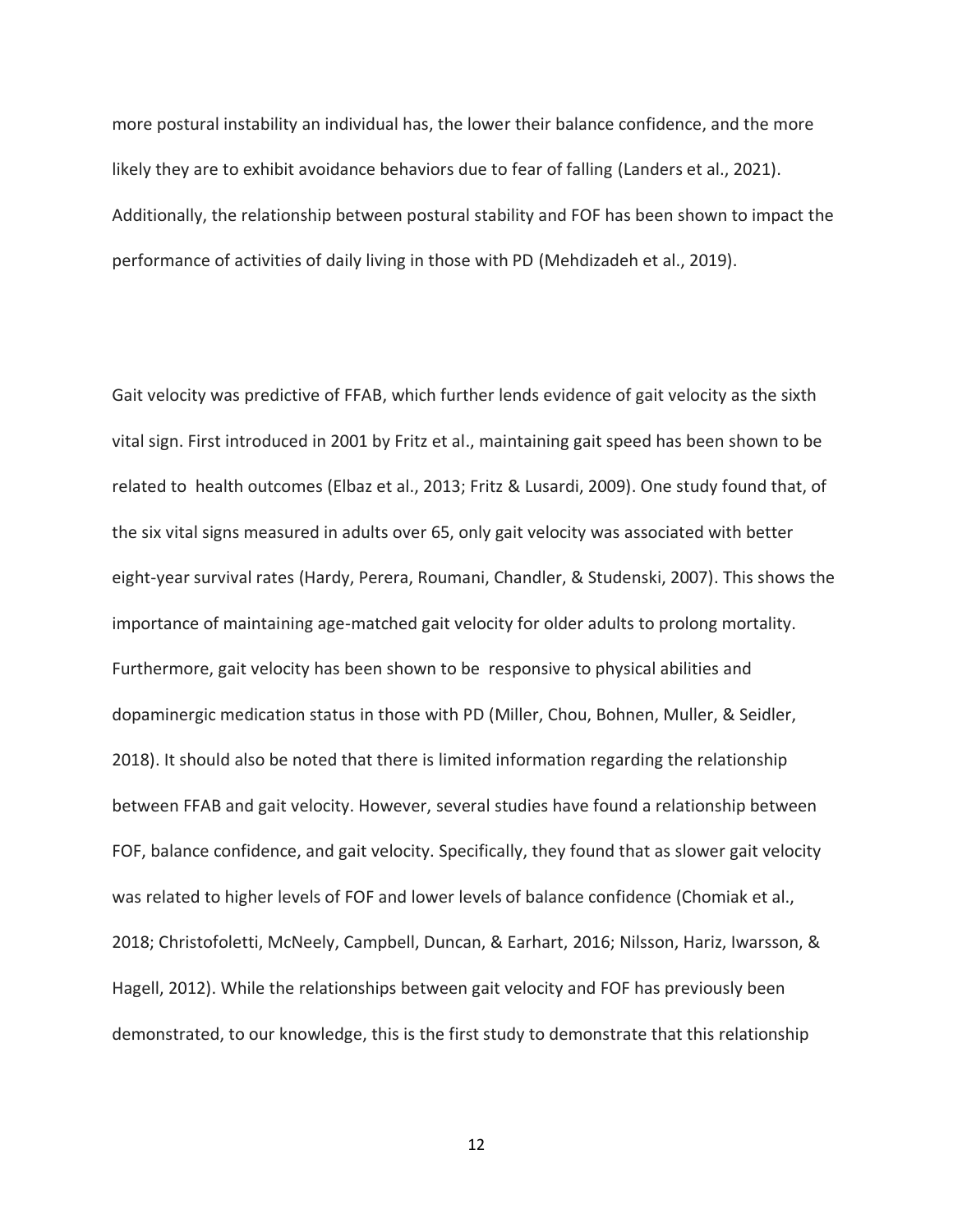extends to the related domain of avoidance behavior. Further research is warranted to further explore this relationship.

Fall history was not a reliable predictor of FFAB in this study. However, it has previously been found that people with PD that are recurrent fallers exhibit significantly more FFAB than those with only a single fall or no falls, indicating a more extensive history of falls may be a better predictor of FFAB (Kader et al., 2016). These researchers found that more severe stages of PD also showed greater proportion of self-reported FFAB (Kader et al., 2016). It has also been shown that recurrent fallers have greater fear compared to those with a single fall, which supports the notion that a more extensive history of falls may have a strong relationship to FFAB in PD (Mak & Pang, 2010). Lastly, from a theoretical perspective, the more one exhibits avoidance behavior, the less they will fall because of less exposure to risky balance tasks (Landers & Nilsson, 2021). Therefore, fall history is not likely have a linear relationship with FFAB and, subsequently, may not be a good predictor of FFAB.

While FOG is thought to be associated with more FFAB, we found that more FFAB was associated with less FOG. One possible explanation for this unexpected result could be that individuals with elevated FFAB who avoid risky behavior have adaptively increased their attentional control strategies during activities that are most likely to trigger FOG. Previous studies have shown that as attention is allocated to a gait task, FOG is reduced (Maslivec, Fielding, Wilson, Norris, & Young, 2020; Spildooren et al., 2017). Additionally, Van Bockstaele et al. offer support for this theory noting a flexible, bidirectional relationship between attentional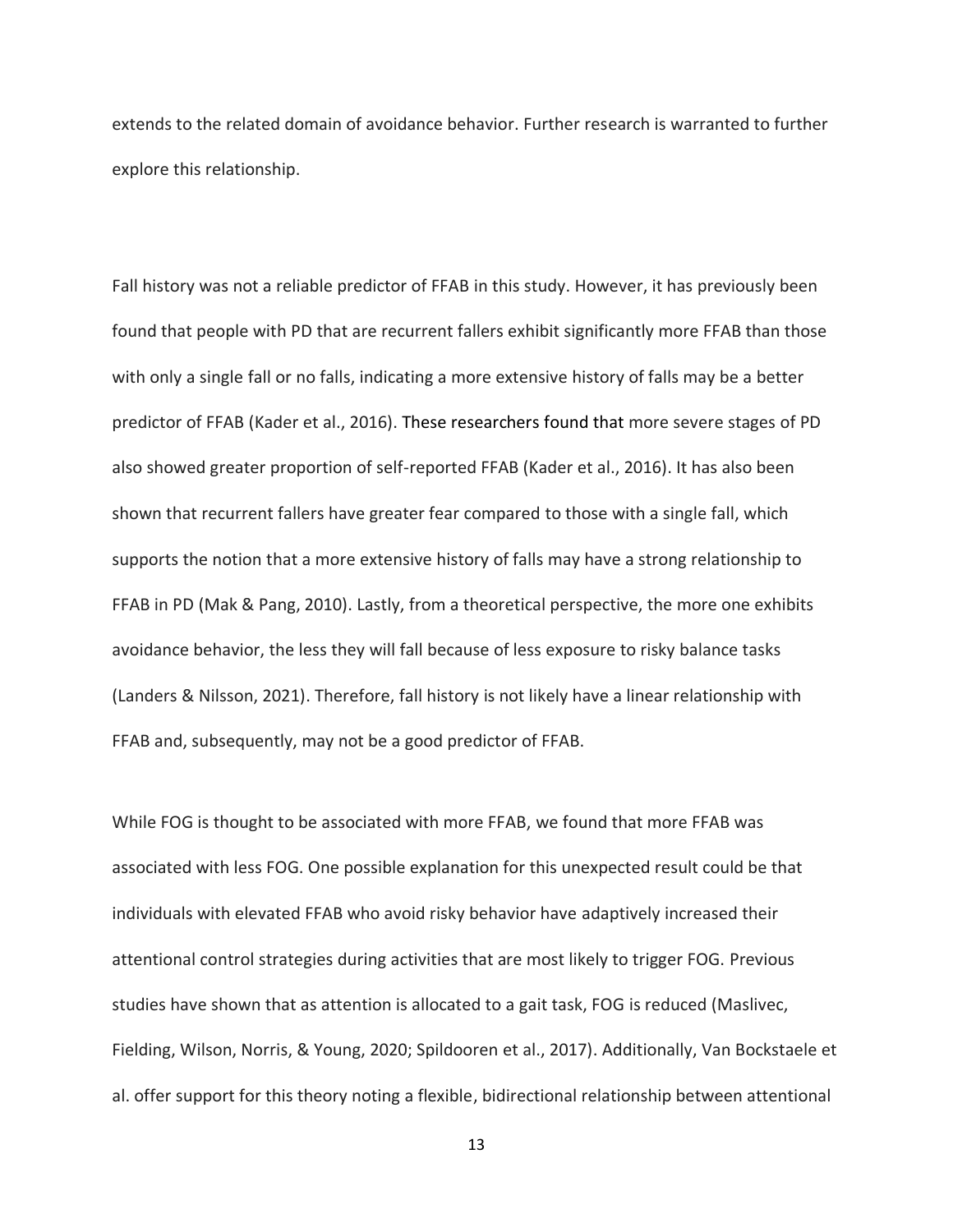resource allocation and fear and anxiety (Van Bockstaele et al., 2014). White et al. also found that individuals with elevated FOF allocate attention during postural control tasks differently than individuals without FOF (White, Helfinstein, Reeb-Sutherland, Degnan, & Fox, 2009). However, others have found that elevated FOF and anxiety may result in attentional bias leading to a maladaptive allocation of attention or selection of improper motor strategy like stiffening (Young & Mark Williams, 2015). Further investigation is needed to elucidate the relationship between FFAB and FOG.

From a clinical perspective, clinicians should be assessing for a convergence of information to determine if patients are appropriately managing their activity levels in accordance with the actual balance and gait capabilities in people with parkinsonisms. When assessing FFAB in people with parkinsonisms, it is important to understand if the avoidance behavior is adaptive (appropriate based on their balance/physical capabilities) or maladaptive (inappropriate excessive activity avoidance and driven by fear and anxiety) (Landers et al., 2021). If the latter, then a different therapeutic approach may be needed to address the fear and anxiety. Additionally, clinicians can use these findings to address mitigable associated factors and to more efficiently choose standardized outcome measures that are associated with FFAB in this population. If patients are avoiding physical activity due to FOF, it can lead to deconditioning, reduced physical capacity, and worsening of postural instability (Landers et al., 2021) .Additionally, our results show that fall history alone is insufficient to provide a comprehensive picture of balance capability and fall risk, particularly as this relates to avoidance behavior. For this reason, fall history should consider how many falls someone has had per unit of FFAB or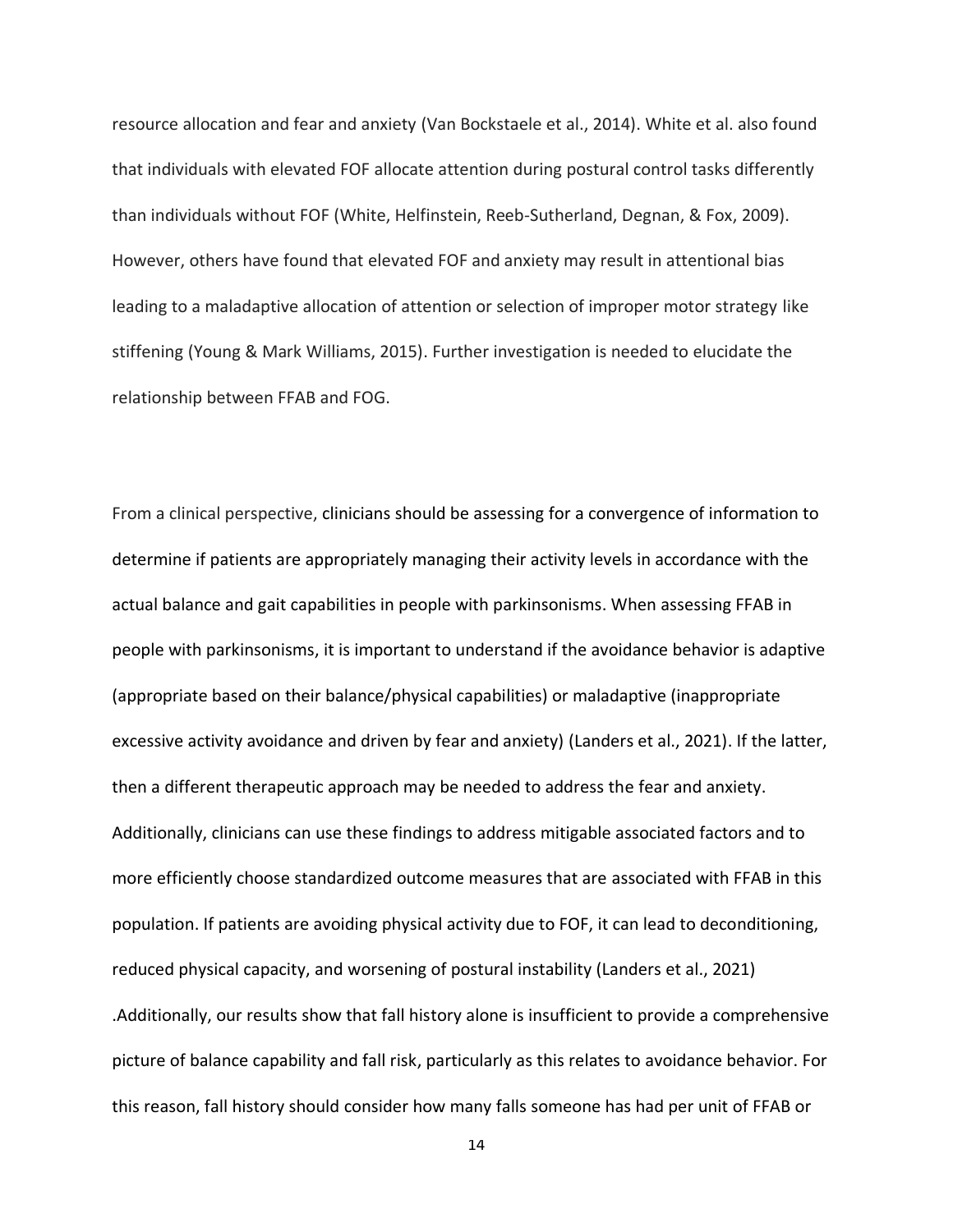physical activity in the form of a ratio (e.g., fall-to-mFFABQ, fall-to-step count ratio, fall-tometabolic equivalent ratio, fall-to-sedentary/avoidance behavior) as has been described by Del Din et al (Del Din et al., 2020). For example, someone who has not fallen in the last year but only walks 500 steps per day should not be considered more successful at avoiding falls than someone who fell twice in the last year but averaged 5,000 steps per day. Using the falls-toactivity level as a ratio would provide a more valuable clinical perspective and allow for a more accurate comparison of falls history in people with a parkinsonism.

There are a number of limitations in the current study. One of the most notable limitations is that of collinearity between variables resulting in potentially related variables not being included in the final model due to their high relatedness with other variables. There was no pattern or specific reasoning behind missing data points; however, there were a number of missing data points nonetheless. Although the threshold was met for preexisting data to perform imputation appropriately, bias may have been introduced by performing imputation to complete the data set. Finally, the participants in the current study were not a homogeneous group with PD. Participants were diagnosed with progressive neurological conditions ranging from progressive supranuclear palsy to Parkinsonism to PD. Clearly, this limits the generalizability for individual diseases but may increase the generalizability of parkinsonism collectively. Future research should focus on similar prediction models with homogeneous populations to arrive at a more definitive conclusion for those populations and diagnoses.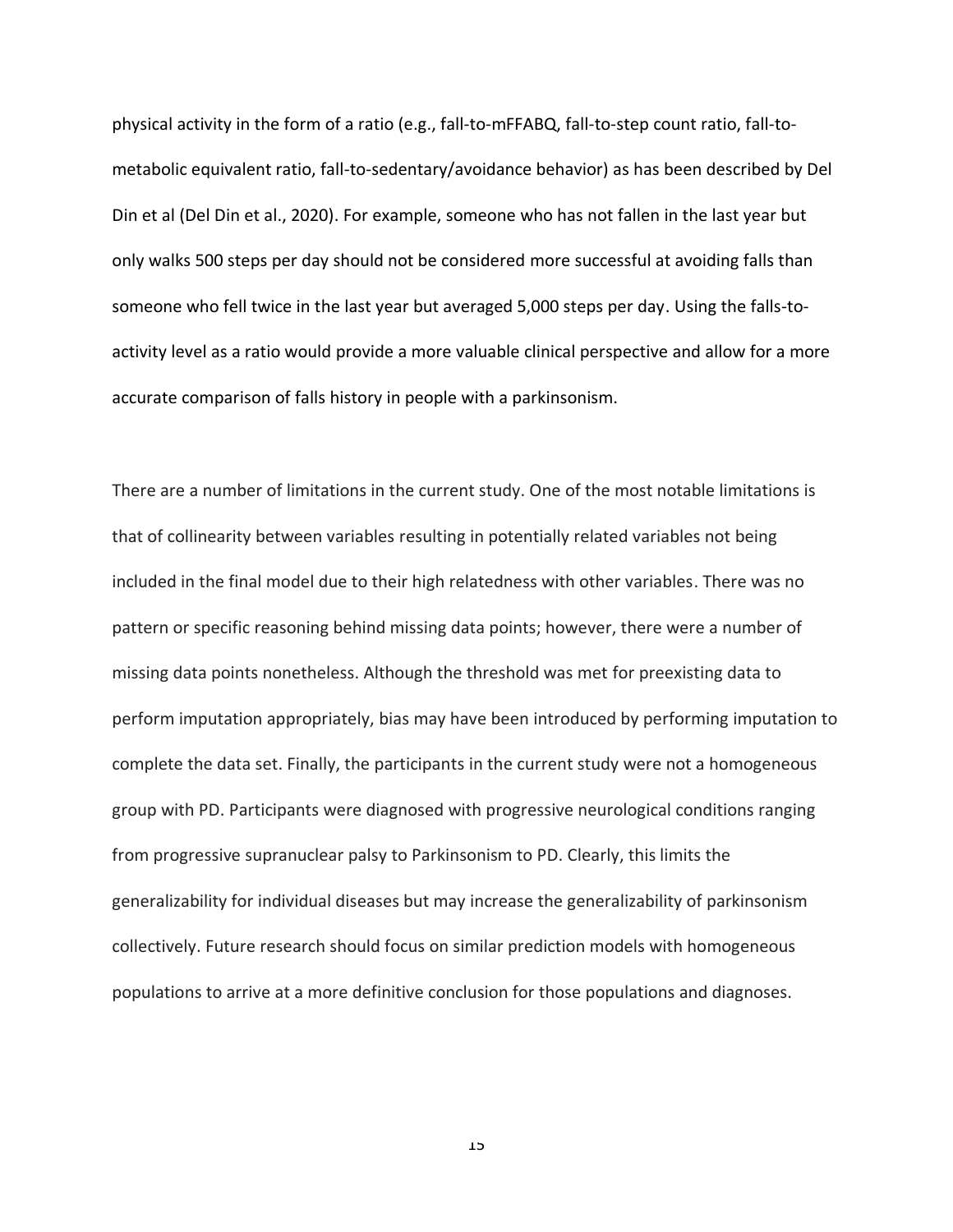#### **CONCLUSION**

After controlling for parkinsonism disease severity, our study demonstrated that gait velocity and FOG were more associated with FFAB than measures of fall history, balance, functional lower extremity strength, and functional mobility. These results shed light on our understanding of the factors that contribute to avoidance behavior and offer potential targets for intervention if these relationships are causal. However, these data are not appropriate for causal inference at this time. Further investigation in this area is warranted to see if a more rigorous research design can help determine causality and determine if treatment addressing gait velocity and FOG in the parkinsonisms can mitigate the negative downstream consequences associated with fear of falling avoidance behavior.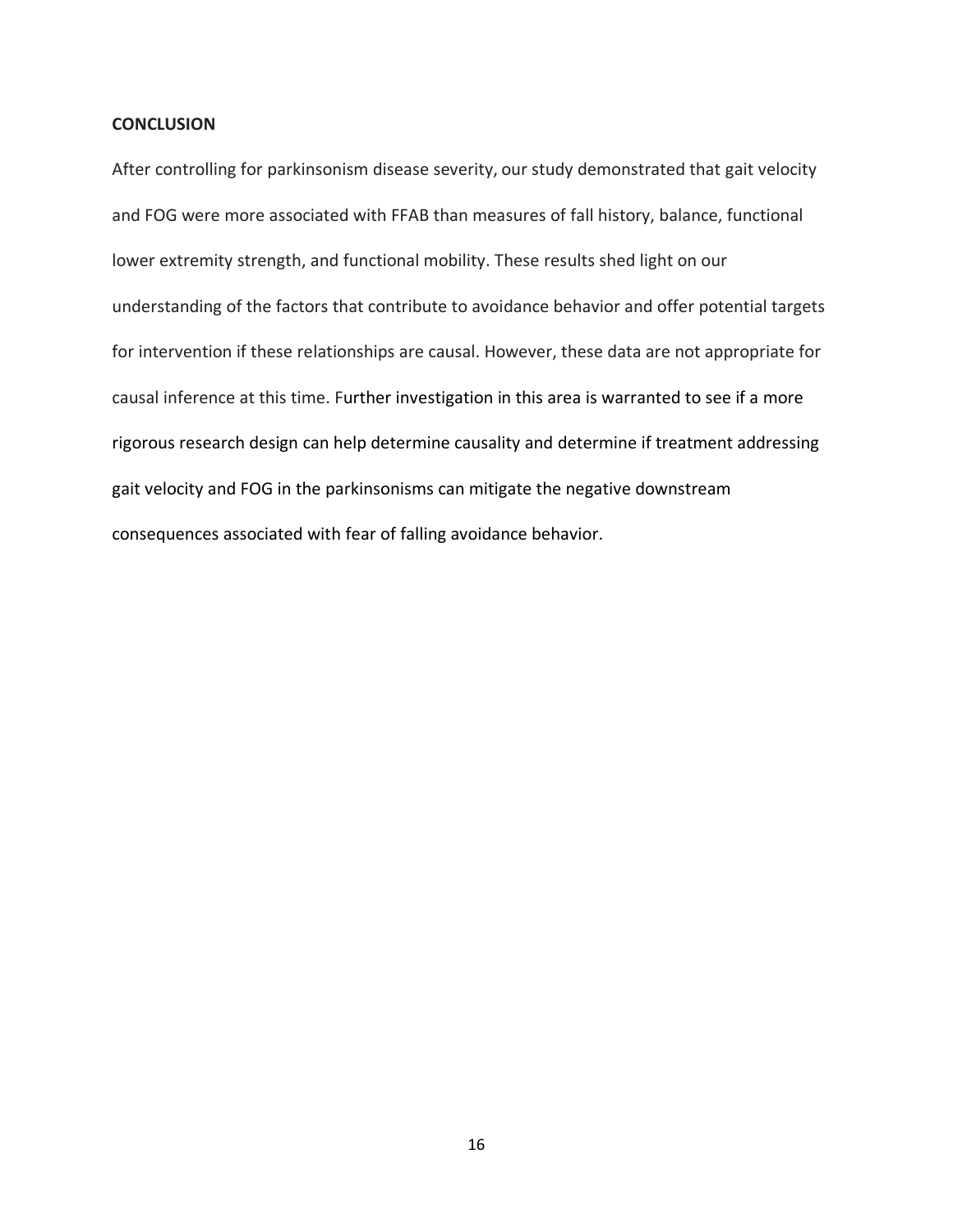**DECLARATION OF INTEREST:** The authors declare no conflicts of interest.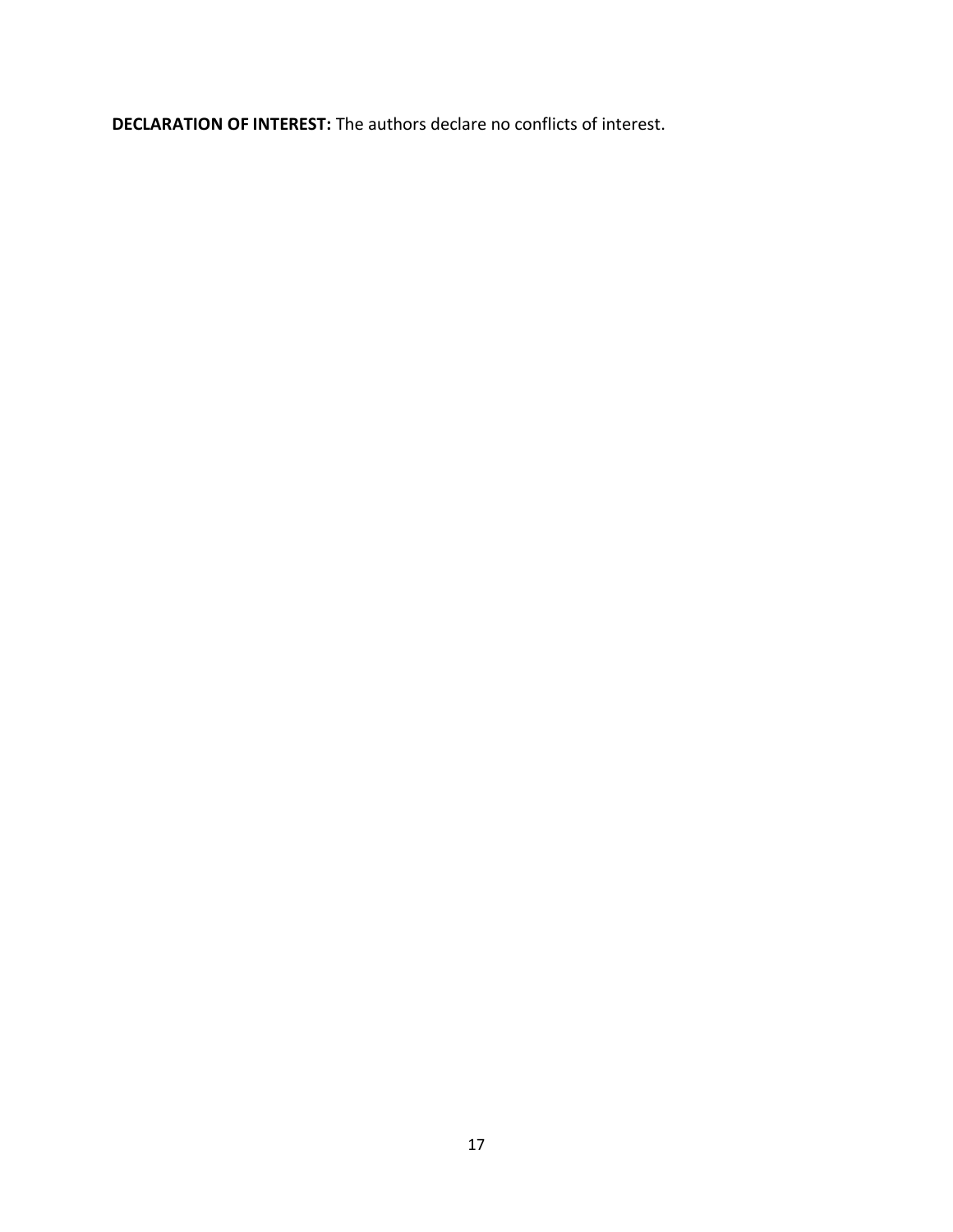#### **APPENDIX**

**Table 1.** Participant Characteristics – Means, proportions, and standard deviations

|                                                                                                             | Participants ( $n = 142$ )         |  |  |
|-------------------------------------------------------------------------------------------------------------|------------------------------------|--|--|
| <b>Participant Characteristics</b>                                                                          |                                    |  |  |
| <b>Primary Diagnosis</b>                                                                                    | Parkinson's Disease = 121          |  |  |
|                                                                                                             | Lewy Body Disease = 8              |  |  |
|                                                                                                             | Non-specified Parkinsonism = $6$   |  |  |
|                                                                                                             | Cortical Basal Syndrome = 1        |  |  |
|                                                                                                             | Multiple System Atrophy = 1        |  |  |
|                                                                                                             | Progressive Supranuclear Palsy = 5 |  |  |
| Age                                                                                                         | $73.40 \pm 8.92$                   |  |  |
| Sex (Missing, $n = 1$ )                                                                                     | 88 males, 53 females               |  |  |
| Years from diagnosis                                                                                        | $7.3 \pm 5.1$                      |  |  |
| Falls in the last month                                                                                     | $1.0 \pm 3.8$                      |  |  |
| Falls in the last year                                                                                      | $10.2 \pm 84.8$                    |  |  |
| Injurious falls in the last year                                                                            | $.3 \pm .7$                        |  |  |
| Hoehn and Yahr (Missing, $n = 33$ )                                                                         | $1.0 = 6$                          |  |  |
|                                                                                                             | $1.5 = 7$                          |  |  |
|                                                                                                             | $2.0 = 25$                         |  |  |
|                                                                                                             | $2.5 = 17$                         |  |  |
|                                                                                                             | $3.0 = 42$                         |  |  |
|                                                                                                             | $4.0 = 9$                          |  |  |
|                                                                                                             | $5.0 = 3$                          |  |  |
| MDS-UPDRS Part I                                                                                            | $9.9 \pm 4.6$                      |  |  |
| <b>MDS-UPDRS Part II</b>                                                                                    | $14.3 \pm 6.4$                     |  |  |
| MDS-UPDRS Part III                                                                                          | $30.0 \pm 13.6$                    |  |  |
| MDS-UPDRS Part IV                                                                                           | $1.7 \pm 3.1$                      |  |  |
|                                                                                                             |                                    |  |  |
| MDS - UPDRS Part III item 11                                                                                | $.30 \pm .66$                      |  |  |
| 5STS                                                                                                        | $17.3 \pm 19.2$                    |  |  |
| <b>MBT</b>                                                                                                  | $18.8 \pm 4.6$                     |  |  |
| <b>TUG</b>                                                                                                  | $13.5 \pm 12.6$                    |  |  |
| DT-TUG                                                                                                      | $16.5 \pm 12.7$                    |  |  |
| 10MWT                                                                                                       | $0.92 \pm .31$                     |  |  |
| <b>FFABQ</b>                                                                                                | $18.2 \pm 14.6$                    |  |  |
| MDS-UPDRS: Movement Disorder Society - Unified Parkinson's Disease Rating Scale, 5STS: 5 times sit to stand |                                    |  |  |

test, MBT: Mini Balance Evaluation System Test, DT-TUG: dual-task Timed Up and Go, 10MWT: Ten meter walk test, FFABQ: Fear of falling avoidance behavior questionnaire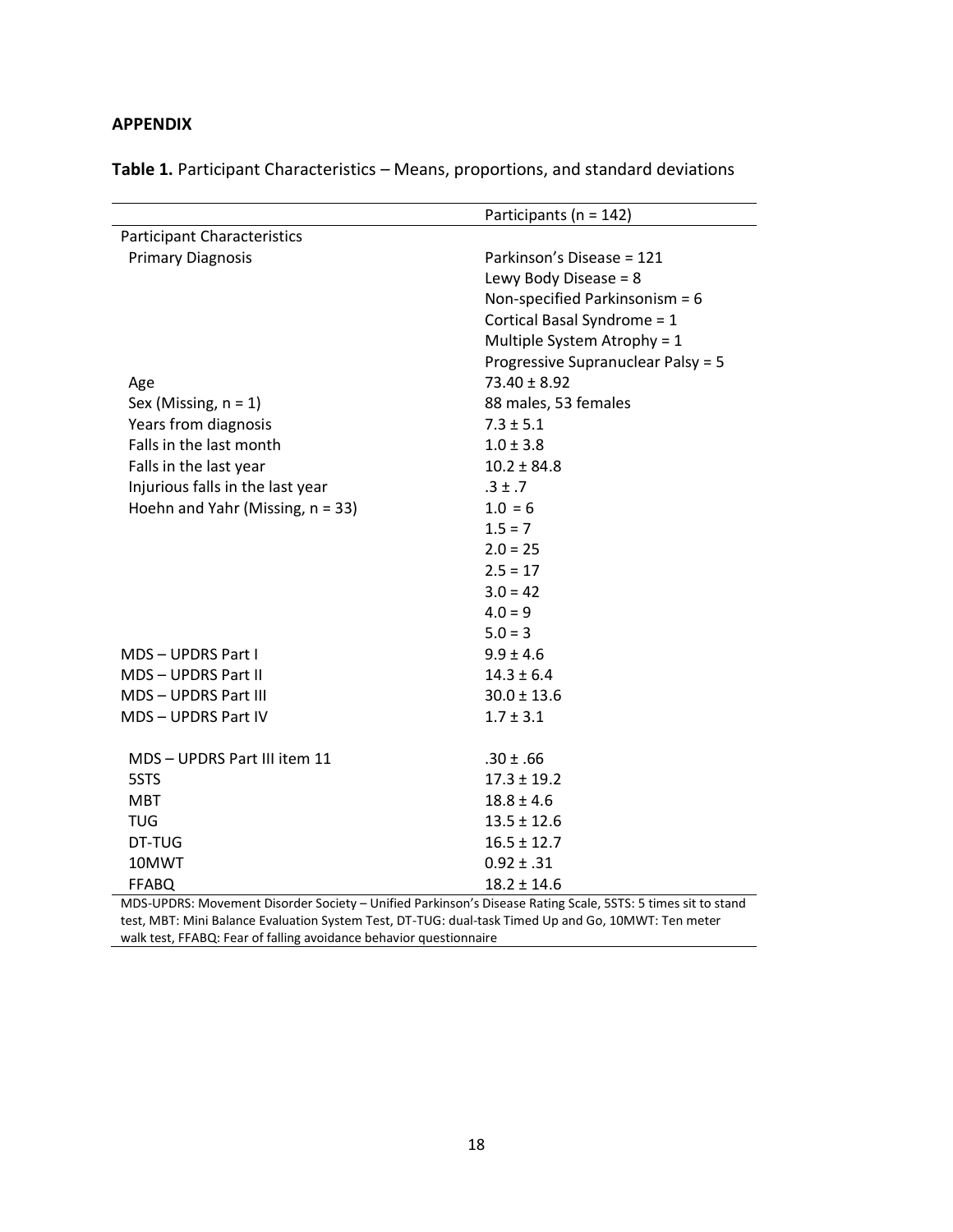| <b>Variable</b>                                                                                                        | b         | <b>SE</b> | β       | p value | $R^2$ | $\Delta R^2$ |
|------------------------------------------------------------------------------------------------------------------------|-----------|-----------|---------|---------|-------|--------------|
| <b>Block 1</b>                                                                                                         |           |           |         | < .001  | .163  | .163         |
| Disease duration                                                                                                       | .703      | .263      | .245    | .010    |       |              |
| <b>MDS-UPDRS III</b>                                                                                                   | .334      | .086      | .313    | < .001  |       |              |
| Block 2                                                                                                                |           |           |         | .063    | .189  | .026         |
| Disease duration                                                                                                       | .599      | .269      | .209    | .030    |       |              |
| <b>MDS-UPDRS III</b>                                                                                                   | .313      | .086      | .293    | < .001  |       |              |
| Falls injury                                                                                                           | 3.596     | 1.975     | .164    | .072    |       |              |
| <b>Block 3</b>                                                                                                         |           |           |         | < .001  | .524  | .335         |
| Disease duration                                                                                                       | .402      | .200      | .140    | .046    |       |              |
| <b>MDS-UPDRS III</b>                                                                                                   | .182      | .082      | .171    | .029    |       |              |
| Falls injury                                                                                                           | .911      | 1.853     | .042    | .626    |       |              |
| 5TST                                                                                                                   | $-.117$   | .097      | $-.110$ | .230    |       |              |
| MBT                                                                                                                    | $-.269$   | .342      | $-175$  | .422    |       |              |
| TUG                                                                                                                    | .744      | .464      | .629    | .136    |       |              |
| DT-TUG                                                                                                                 | $-.255$   | .220      | $-.322$ | .326    |       |              |
| 10MWT                                                                                                                  | $-24.134$ | 5.694     | $-514$  | < .001  |       |              |
| MDS-UPDRS III item 11                                                                                                  | $-5.636$  | 2.151     | $-.264$ | .014    |       |              |
| MDS-UPDRS: Movement Disorder Society - Unified Parkinson's Disease Rating Scale, 5STS: 5 times sit to stand test, MBT: |           |           |         |         |       |              |
| Mini Balance Evaluation System Test, DT-TUG: dual-task Timed Up and Go, 10MWT: Ten meter walk test, FFABQ: Fear of     |           |           |         |         |       |              |

**Table 2.** Outcomes for hierarchal multiple linear regression Model 1.

falling avoidance behavior questionnaire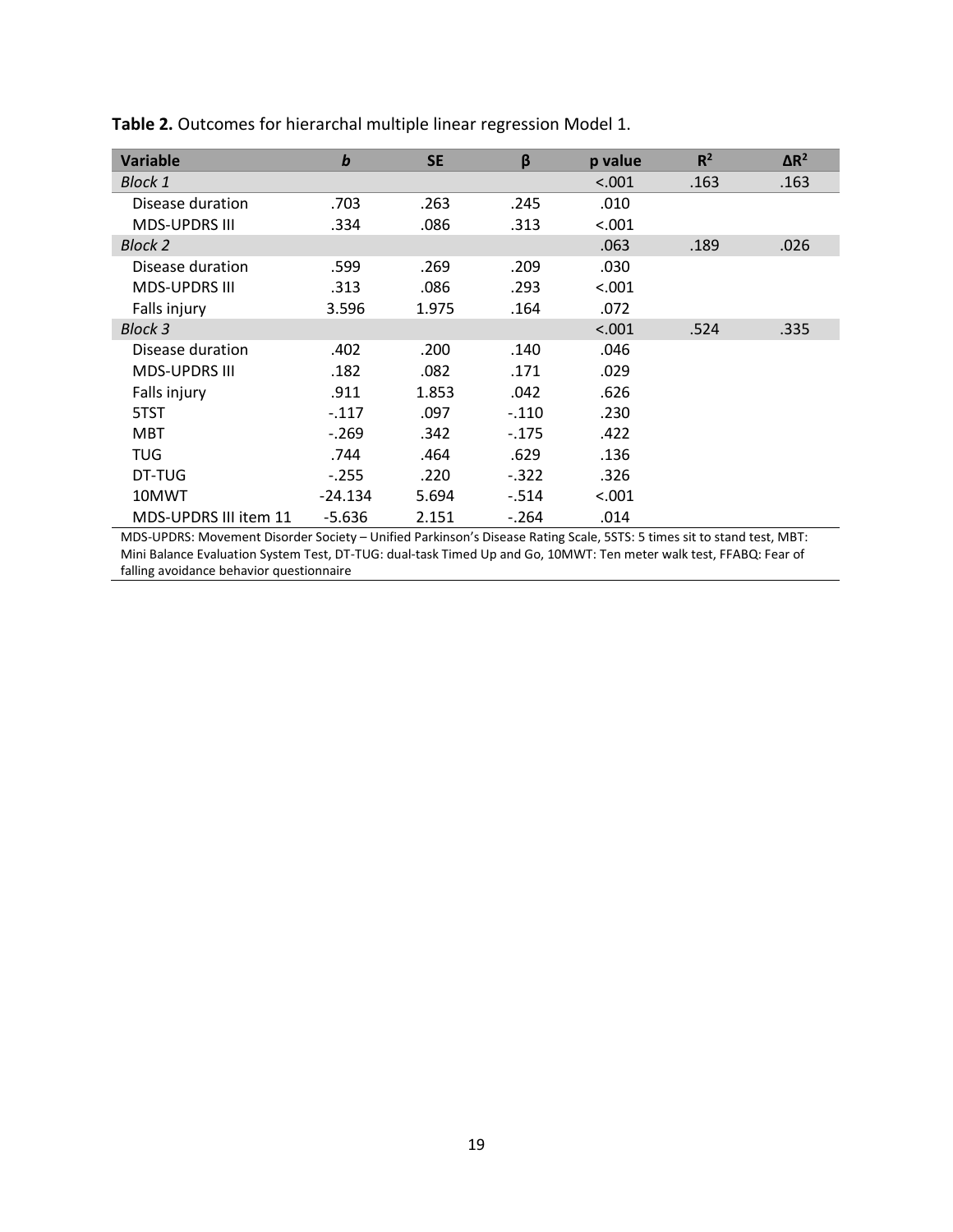| Variable              | $\boldsymbol{b}$ | <b>SE</b> | β       | p value | R <sup>2</sup> | $\Delta R^2$ |
|-----------------------|------------------|-----------|---------|---------|----------------|--------------|
| <b>Block 1</b>        |                  |           |         | < .001  | .163           | .163         |
| Disease duration      | .703             | .263      | .245    | .010    |                |              |
| <b>MDS-UPDRS III</b>  | .334             | .086      | .313    | < .001  |                |              |
| Block 2               |                  |           |         | < .001  | .522           | .359         |
| Disease duration      | .425             | .197      | .148    | .033    |                |              |
| <b>MDS-UPDRS III</b>  | .181             | .086      | .170    | .029    |                |              |
| 5TST                  | $-.110$          | .098      | $-126$  | .268    |                |              |
| <b>MBT</b>            | $-.320$          | .302      | $-164$  | .294    |                |              |
| TUG                   | .762             | .455      | .644    | .121    |                |              |
| DT-TUG                | $-.240$          | .211      | $-.344$ | .275    |                |              |
| 10MWT                 | $-23.799$        | 5.399     | $-.507$ | < .001  |                |              |
| MDS-UPDRS III item 11 | $-5.645$         | 2.144     | $-.264$ | .014    |                |              |

**Table 3.** Outcomes for hierarchal multiple linear regression Model 2.

MDS-UPDRS: Movement Disorder Society – Unified Parkinson's Disease Rating Scale, 5STS: 5 times sit to stand test, MBT: Mini Balance Evaluation System Test, DT-TUG: dual-task Timed Up and Go, 10MWT: Ten meter walk test, FFABQ: Fear of falling avoidance behavior questionnaire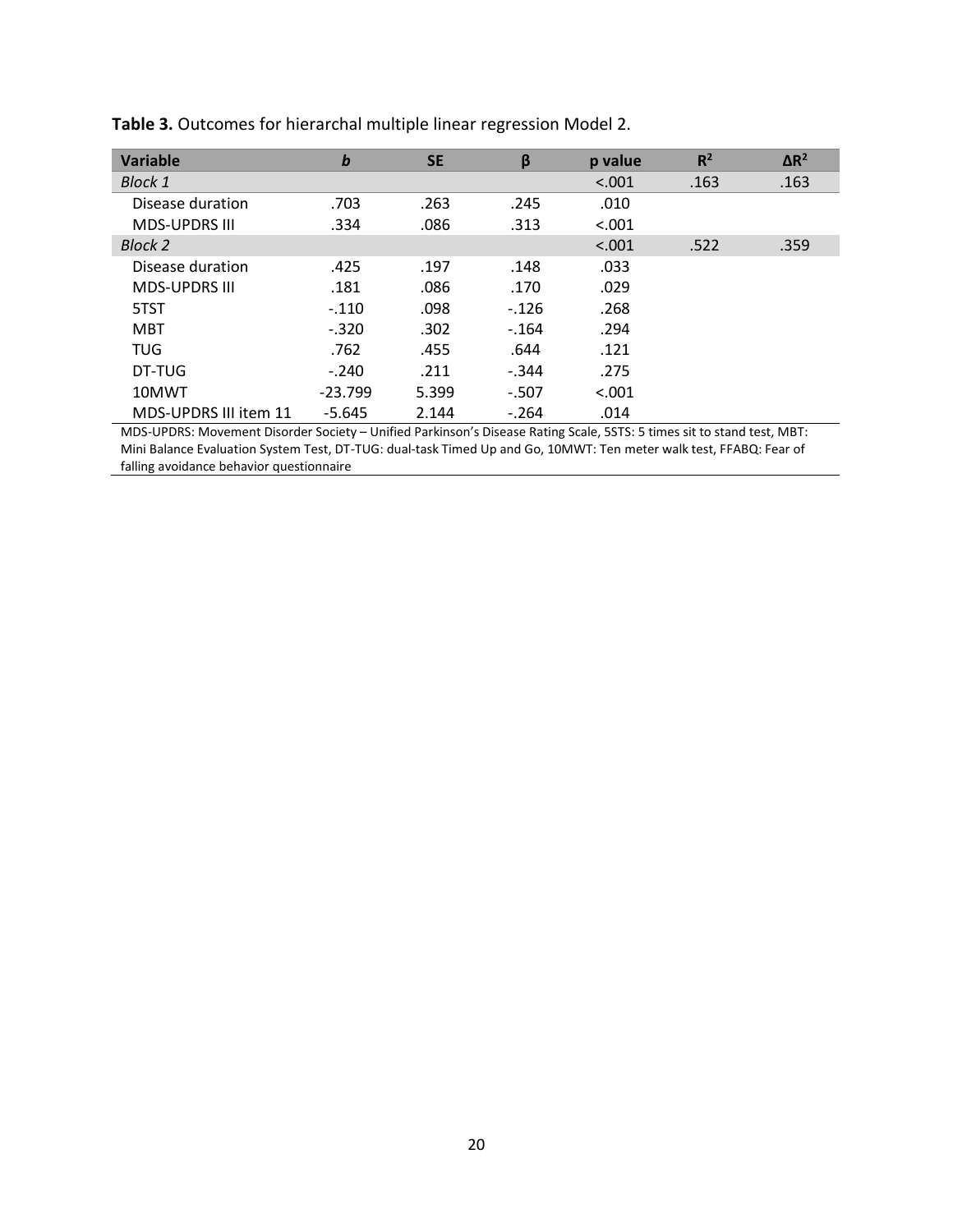#### **REFERENCES**

- Chomiak, T., Watts, A., Burt, J., Camicioli, R., Tan, S. N., McKeown, M. J., & Hu, B. (2018). Differentiating cognitive or motor dimensions associated with the perception of fallrelated self-efficacy in Parkinson's disease. *NPJ Parkinsons Dis, 4*, 26. doi:10.1038/s41531-018-0059-z
- Christofoletti, G., McNeely, M. E., Campbell, M. C., Duncan, R. P., & Earhart, G. M. (2016). Investigation of factors impacting mobility and gait in Parkinson disease. *Hum Mov Sci, 49*, 308-314. doi:10.1016/j.humov.2016.08.007
- Crouse, J. J., Phillips, J. R., Jahanshahi, M., & Moustafa, A. A. (2016). Postural instability and falls in Parkinson's disease. *Rev Neurosci, 27*(5), 549-555. doi:10.1515/revneuro-2016-0002
- Cumming, R. G., Salkeld, G., Thomas, M., & Szonyi, G. (2000). Prospective study of the impact of fear of falling on activities of daily living, SF-36 scores, and nursing home admission. *J Gerontol A Biol Sci Med Sci, 55*(5), M299-305. Retrieved from http://www.ncbi.nlm.nih.gov/entrez/query.fcgi?cmd=Retrieve&db=PubMed&dopt=Cita tion&list\_uids=10819321
- Del Din, S., Galna, B., Lord, S., Nieuwboer, A., Bekkers, E. M. J., Pelosin, E., . . . Rochester, L. (2020). Falls Risk in Relation to Activity Exposure in High-Risk Older Adults. *J Gerontol A Biol Sci Med Sci, 75*(6), 1198-1205. doi:10.1093/gerona/glaa007
- Deshpande, N., Metter, E. J., Lauretani, F., Bandinelli, S., Guralnik, J., & Ferrucci, L. (2008). Activity restriction induced by fear of falling and objective and subjective measures of physical function: a prospective cohort study. *J Am Geriatr Soc, 56*(4), 615-620. doi:10.1111/j.1532-5415.2007.01639.x
- Duncan, R. P., Leddy, A. L., & Earhart, G. M. (2011). Five times sit-to-stand test performance in Parkinson's disease. *Arch Phys Med Rehabil, 92*(9), 1431-1436. doi:10.1016/j.apmr.2011.04.008
- Elbaz, A., Sabia, S., Brunner, E., Shipley, M., Marmot, M., Kivimaki, M., & Singh-Manoux, A. (2013). Association of walking speed in late midlife with mortality: results from the Whitehall II cohort study. *Age (Dordr), 35*(3), 943-952. doi:10.1007/s11357-012-9387-9
- Fasano, A., Canning, C. G., Hausdorff, J. M., Lord, S., & Rochester, L. (2017). Falls in Parkinson's disease: A complex and evolving picture. *Mov Disord, 32*(11), 1524-1536. doi:10.1002/mds.27195
- Fritz, S., & Lusardi, M. (2009). White paper: "walking speed: the sixth vital sign". *J Geriatr Phys Ther, 32*(2), 46-49. Retrieved from https://www.ncbi.nlm.nih.gov/pubmed/20039582
- Goetz, C. G., Tilley, B. C., Shaftman, S. R., Stebbins, G. T., Fahn, S., Martinez-Martin, P., . . . Movement Disorder Society, U. R. T. F. (2008). Movement Disorder Society-sponsored revision of the Unified Parkinson's Disease Rating Scale (MDS-UPDRS): scale presentation and clinimetric testing results. *Mov Disord, 23*(15), 2129-2170. doi:10.1002/mds.22340
- Hardy, S. E., Perera, S., Roumani, Y. F., Chandler, J. M., & Studenski, S. A. (2007). Improvement in usual gait speed predicts better survival in older adults. *J Am Geriatr Soc, 55*(11), 1727-1734. doi:10.1111/j.1532-5415.2007.01413.x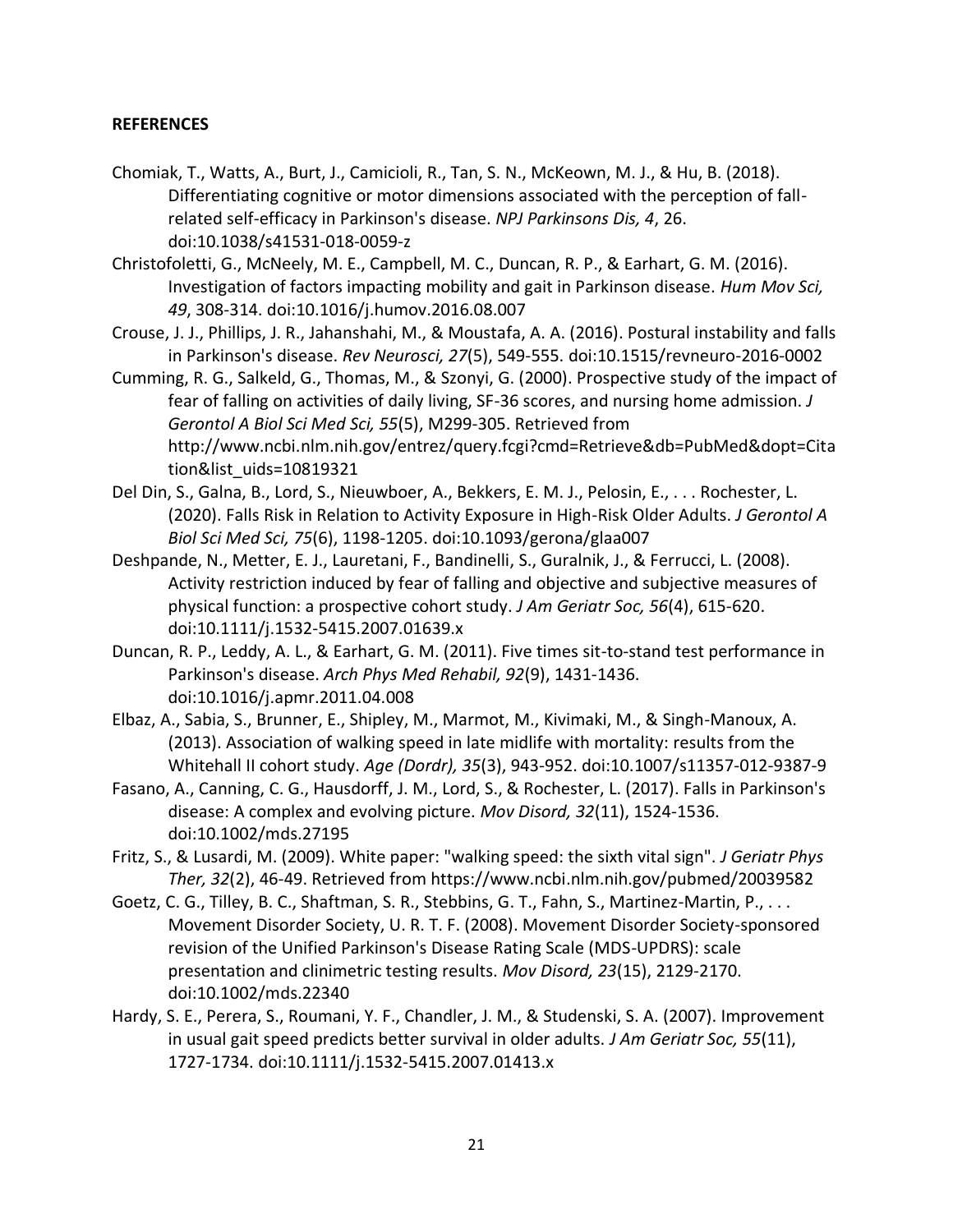- Hatch, J., Gill-Body, K. M., & Portney, L. G. (2003). Determinants of balance confidence in community-dwelling elderly people. *Phys Ther, 83*(12), 1072-1079. Retrieved from https://www.ncbi.nlm.nih.gov/pubmed/14640866
- Hoops, S., Nazem, S., Siderowf, A. D., Duda, J. E., Xie, S. X., Stern, M. B., & Weintraub, D. (2009). Validity of the MoCA and MMSE in the detection of MCI and dementia in Parkinson disease. *Neurology, 73*(21), 1738-1745. doi:10.1212/WNL.0b013e3181c34b47
- Howland, J., Peterson, E. W., Levin, W. C., Fried, L., Pordon, D., & Bak, S. (1993). Fear of falling among the community-dwelling elderly. *J Aging Health, 5*(2), 229-243. doi:10.1177/089826439300500205
- Jacobs, J. V., Horak, F. B., Tran, V. K., & Nutt, J. G. (2006). Multiple balance tests improve the assessment of postural stability in subjects with Parkinson's disease. *J Neurol Neurosurg Psychiatry, 77*(3), 322-326. doi:10.1136/jnnp.2005.068742
- Kader, M., Iwarsson, S., Odin, P., & Nilsson, M. H. (2016). Fall-related activity avoidance in relation to a history of falls or near falls, fear of falling and disease severity in people with Parkinson's disease. *BMC Neurol, 16*(1), 84. doi:10.1186/s12883-016-0612-5
- Landers, M. R., Durand, C., Powell, D. S., Dibble, L. E., & Young, D. L. (2011). Development of a scale to assess avoidance behavior due to a fear of falling: the Fear of Falling Avoidance Behavior Questionnaire. *Phys Ther, 91*(8), 1253-1265. doi:10.2522/ptj.20100304
- Landers, M. R., Jacobson, K. M., Matsunami, N. E., McCarl, H. E., Regis, M. T., & Longhurst, J. K. (2021). A vicious cycle of fear of falling avoidance behavior in Parkinson's disease: A path analysis. *Clin Park Relat Disord, 4*, 100089. doi:10.1016/j.prdoa.2021.100089
- Landers, M. R., Lopker, M., Newman, M., Gourlie, R., Sorensen, S., & Vong, R. (2014). *Reliability and validity of the modified Fear of Falling Avoidance Behavior Questionnaire in Parkinson's disease*. Paper presented at the 18th International Congress of Parkinson's Disease and Movement Disorders, Stockholm, Sweden.
- Landers, M. R., Lopker, M., Newman, M., Gourlie, R., Sorensen, S., & Vong, R. (2017). A Crosssectional Analysis of the Characteristics of Individuals With Parkinson Disease Who Avoid Activities and Participation Due to Fear of Falling. *J Neurol Phys Ther, 41*(1), 31-42. doi:10.1097/NPT.0000000000000162
- Landers, M. R., & Nilsson, M. H. (2021). A theoretical framework for addressing fear of falling avoidance behavior in Parkinson's disease. *Under review*.
- Leddy, A. L., Crowner, B. E., & Earhart, G. M. (2011). Utility of the Mini-BESTest, BESTest, and BESTest sections for balance assessments in individuals with Parkinson disease. *J Neurol Phys Ther, 35*(2), 90-97. doi:10.1097/NPT.0b013e31821a620c
- Lichter, D. G., Benedict, R. H. B., & Hershey, L. A. (2021). Freezing of Gait in Parkinson's Disease: Risk Factors, Their Interactions, and Associated Nonmotor Symptoms. *Parkinson's Disease, 2021*. doi:https://doi.org/10.1155/2021/8857204
- Mak, M. K., & Pang, M. Y. (2009a). Balance confidence and functional mobility are independently associated with falls in people with Parkinson's disease. *J Neurol, 256*(5), 742-749. doi:10.1007/s00415-009-5007-8
- Mak, M. K., & Pang, M. Y. (2009b). Fear of falling is independently associated with recurrent falls in patients with Parkinson's disease: a 1-year prospective study. *J Neurol, 256*(10), 1689-1695. doi:10.1007/s00415-009-5184-5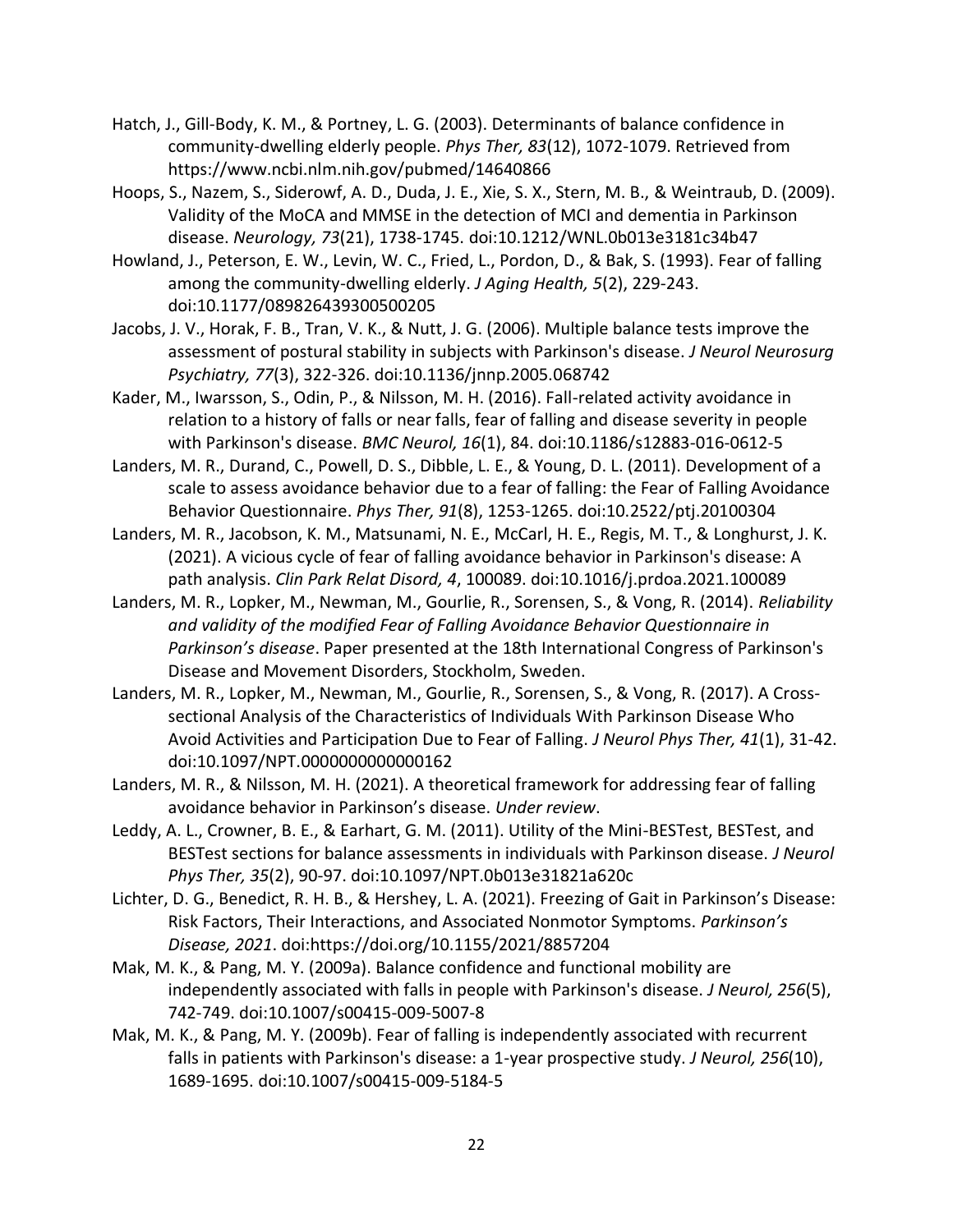- Mak, M. K., & Pang, M. Y. (2010). Parkinsonian single fallers versus recurrent fallers: different fall characteristics and clinical features. *J Neurol, 257*(9), 1543-1551. doi:10.1007/s00415-010-5573-9
- Martinez-Martin, P., Rodriguez-Blazquez, C., Alvarez-Sanchez, M., Mendoza-Rodriguez, A., Arakaki, T., Bergareche-Yarza, A., . . . Goetz, C. G. (2013). Expanded and independent validation of the Movement Disorder Society-Unified Parkinson's Disease Rating Scale (MDS-UPDRS). *Journal of neurology, 260*(1). doi:10.1007/s00415-012-6624-1
- Maslivec, A., Fielding, A., Wilson, M., Norris, M., & Young, W. (2020). 'Recoupling' the attentional and motor control of preparatory postural adjustments to overcome freezing of gait in Parkinson's. *J Neuroeng Rehabil, 17*(1), 146. doi:10.1186/s12984-020- 00776-1
- Mehdizadeh, M., Martinez-Martin, P., Habibi, S. A., Nikbakht, N., Alvandi, F., Bazipoor, P., . . . Taghizadeh, G. (2019). The Association of Balance, Fear of Falling, and Daily Activities With Drug Phases and Severity of Disease in Patients With Parkinson. *Basic Clin Neurosci, 10*(4), 355-362. doi:10.32598/bcn.9.10.295
- Miller, N. S., Chou, K. L., Bohnen, N. I., Muller, M., & Seidler, R. D. (2018). Dopaminergic polymorphisms associated with medication responsiveness of gait in Parkinson's disease. *Parkinsonism Relat Disord, 48*, 54-60. doi:10.1016/j.parkreldis.2017.12.010
- Nilsson, M. H., Hariz, G. M., Iwarsson, S., & Hagell, P. (2012). Walking ability is a major contributor to fear of falling in people with Parkinson's disease: implications for rehabilitation. *Parkinsons Dis, 2012*, 713236. doi:10.1155/2012/713236
- Nilsson, M. H., Jonasson, S. B., & Zijlstra, G. A. R. (2020). Predictive Factors of Fall-Related Activity Avoidance in People With Parkinson Disease-A Longitudinal Study With a 3-Year Follow-up. *J Neurol Phys Ther, 44*(3), 188-194. doi:10.1097/NPT.0000000000000316
- Podsiadlo, D., & Richardson, S. (1991). The timed "Up & Go": a test of basic functional mobility for frail elderly persons. *J Am Geriatr Soc, 39*(2), 142-148. doi:10.1111/j.1532- 5415.1991.tb01616.x
- Schafer, J. L., & Graham, J. W. (2002). Missing data: Our view of the state of the art. *Psychological Methods, 7*(2), 147-177. doi:10.1037//1082-989x.7.2.147
- Shumway-Cook, A., Brauer, S., & Woollacott, M. (2000). Predicting the probability for falls in community-dwelling older adults using the Timed Up & Go Test. *Phys Ther, 80*(9), 896- 903. doi:10.1093/ptj/80.9.896
- Spildooren, J., Vercruysse, S., Heremans, E., Galna, B., Verheyden, G., Vervoort, G., & Nieuwboer, A. (2017). Influence of Cueing and an Attentional Strategy on Freezing of Gait in Parkinson Disease During Turning. *J Neurol Phys Ther, 41*(2), 129-135. doi:10.1097/NPT.0000000000000178
- Steffen, T., & Seney, M. (2008). Test-retest reliability and minimal detectable change on balance and ambulation tests, the 36-item short-form health survey, and the unified Parkinson disease rating scale in people with parkinsonism. *Phys Ther, 88*(6), 733-746. doi:10.2522/ptj.20070214
- Thomas, A. A., Rogers, J. M., Amick, M. M., & Friedman, J. H. (2010). Falls and the falls efficacy scale in Parkinson's disease. *J Neurol, 257*(7), 1124-1128. doi:10.1007/s00415-010-5475 x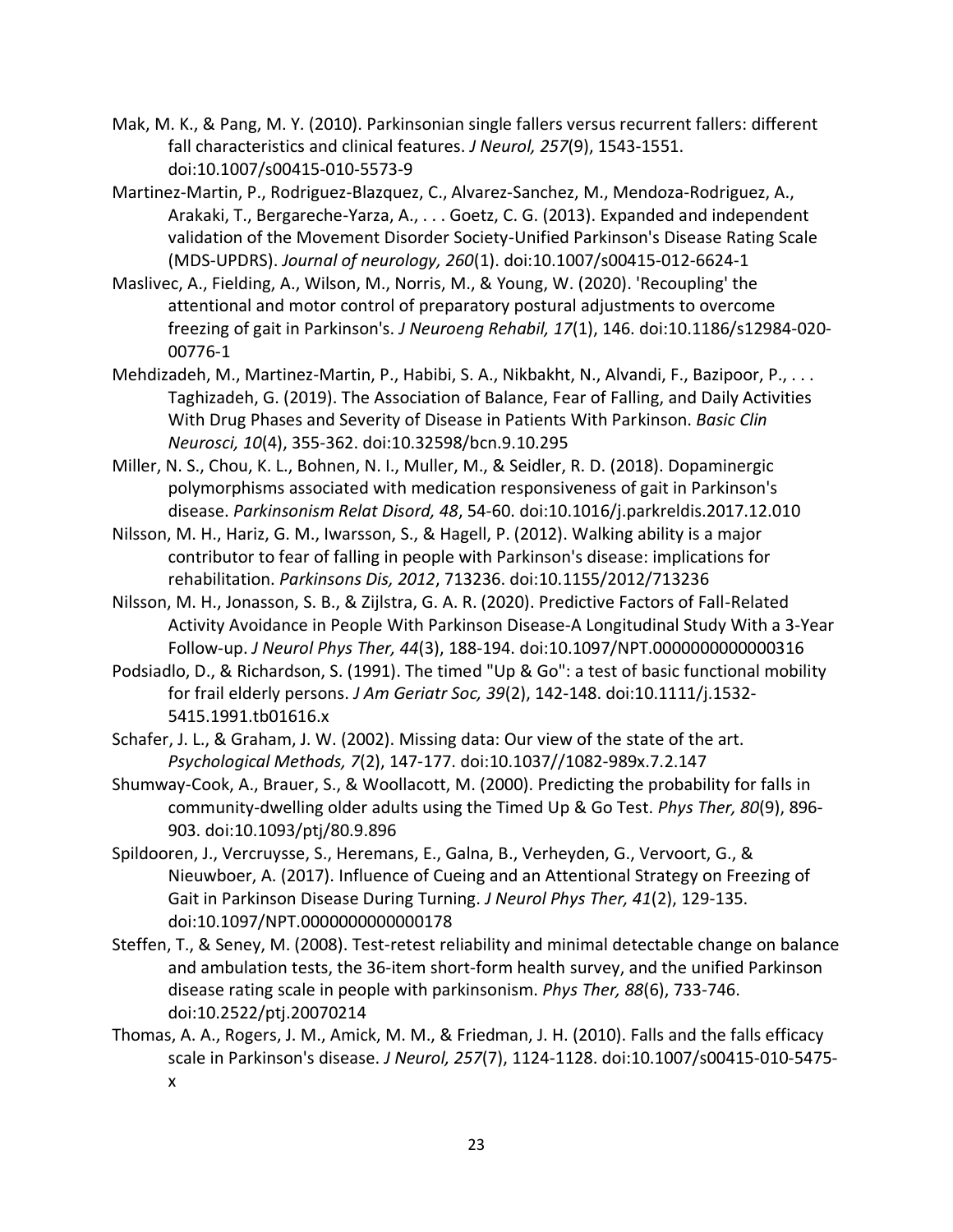- Van Bockstaele, B., Verschuere, B., Tibboel, H., De Houwer, J., Crombez, G., & Koster, E. H. (2014). A review of current evidence for the causal impact of attentional bias on fear and anxiety. *Psychol Bull, 140*(3), 682-721. doi:10.1037/a0034834
- Wang, F., Yixin, P., Miao, Z., & Kejia, H. (2021). Predicting the onset of freezing of gait in de novo Parkinson's disease. doi:10.1101/2021.03.11.21253192
- White, L. K., Helfinstein, S. M., Reeb-Sutherland, B. C., Degnan, K. A., & Fox, N. A. (2009). Role of attention in the regulation of fear and anxiety. *Dev Neurosci, 31*(4), 309-317. doi:10.1159/000216542
- Wijlhuizen, G. J., de Jong, R., & Hopman-Rock, M. (2007). Older persons afraid of falling reduce physical activity to prevent outdoor falls. *Prev Med, 44*(3), 260-264. doi:10.1016/j.ypmed.2006.11.003
- Young, W. R., & Mark Williams, A. (2015). How fear of falling can increase fall-risk in older adults: applying psychological theory to practical observations. *Gait Posture, 41*(1), 7-12. doi:10.1016/j.gaitpost.2014.09.006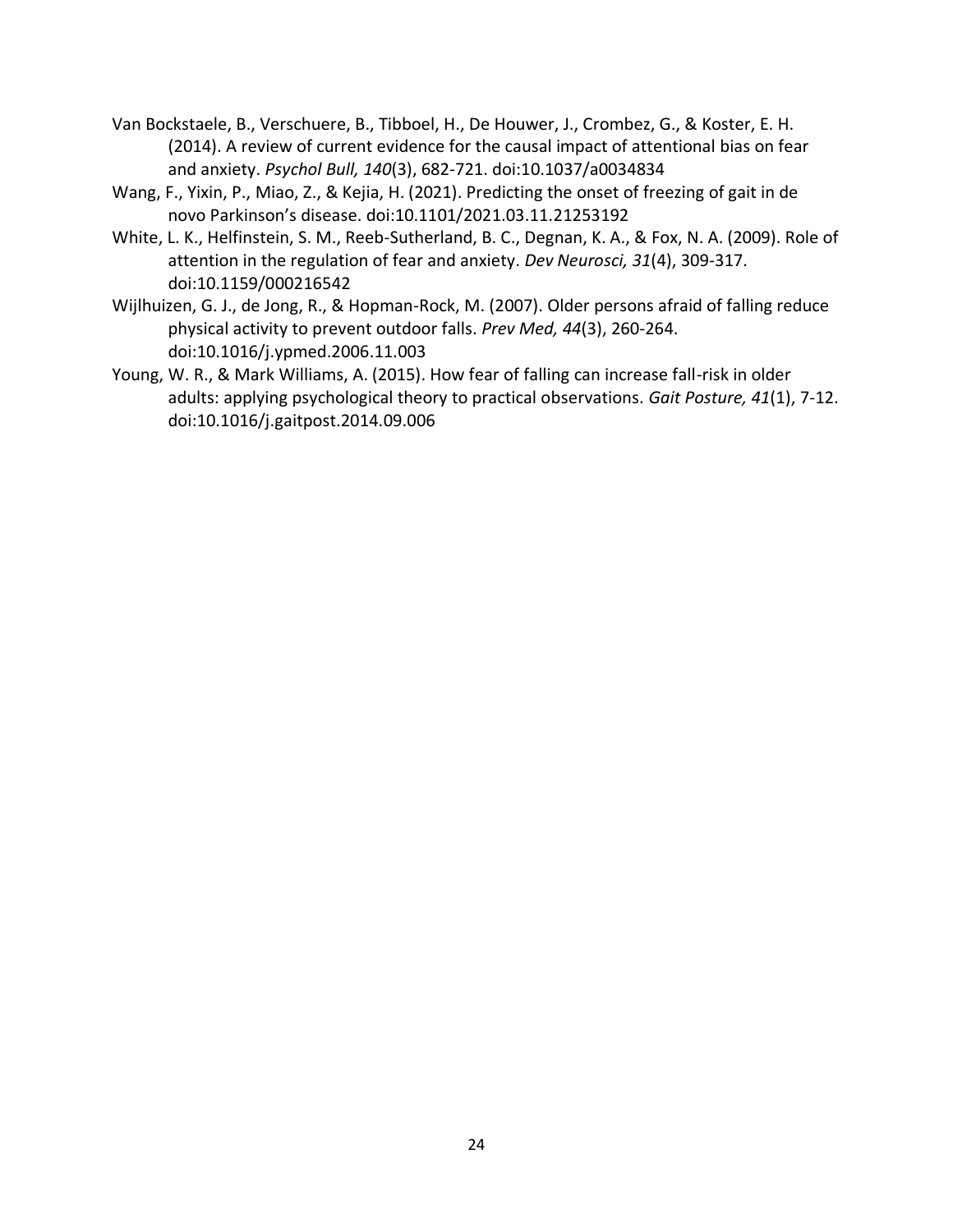#### **CURRICULUM VITAE**

### **Kameron Eckard, SPT, CSCS**

kaeckard@hotmail.com

#### https://www.linkedin.com/in/kameron-eckard-565051200/

#### **Education**

- Doctor of Physical Therapy, Graduation anticipated May 2022 *University of Nevada, Las Vegas*
- Bachelor of Science: Kinesiology & Health Promotion, Graduation May 2018 *University of Wyoming*

#### **Licensure**

• Nevada State Board of Physical Therapy Examiners - License Pending Graduation May 2022 *Nevada Physical Therapy Board*

#### **Certifications**

- Certified Strength & Conditioning Specialist (NSCA)
	- **■** June 2018-present
- Blood-borne Pathogens Training Certified
	- **■** June 2019-present
- HIPAA Training Certified
	- **■** June 2019-present
- Collaborative Institutional Training Initiative
	- March 2020-present
- "Health Care Provider" Basic Life Support Certified (AHA)
	- March 2020-present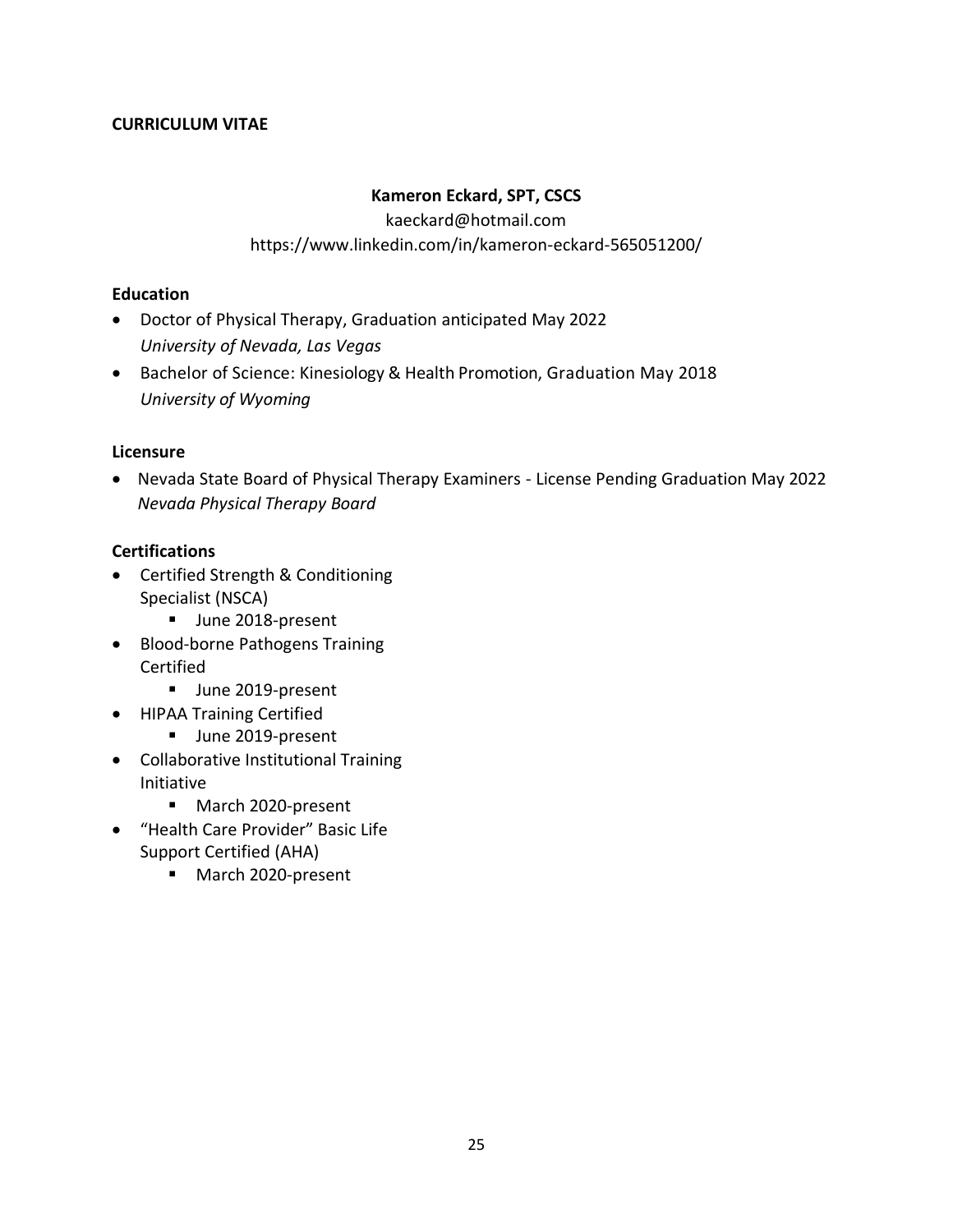# **Clinical Experience**

- Sunrise Hospital and Medical Center (January 2022-April 2022) *Las Vegas, NV*
	- Inpatient/acute rehabilitation with a focus on orthopedics
- St. Mary's Regional Medical Center (September 2021-December 2021) *Reno, NV*
	- Inpatient/acute rehabilitation
- UFC Performance Institute (June 2021-September 2021) *Las Vegas, NV*
	- Screening, evaluation, & treatment of high level mixed martial arts athletes
- Wright Physical Therapy (July 2020-August 2020) *Twin Falls, ID*
	- Outpatient orthopedics specializing in joint, spine, and sport

# **Related Employment**

- Rehab Technician- Momentum Physical Therapy (June 2018-May 2019) *Gillette, WY*
	- $\circ$  Support of 2 physical therapists via patient exercise, application of appropriate modalities, and cleaning responsibilities to maintain efficient patient rehab
- Rehab Technician- Spine & Injury Clinic of Laramie (January 2017-August 2017) *Laramie, WY*
	- $\circ$  Support of 1 physical therapist via patient exercise, application of appropriate modalities, and cleaning responsibilities to maintain efficient patient rehab as part of a larger team

# **Membership in Professional Organizations**

- American Physical Therapy Association (2019 present) Member #: 867397
- National Strength and Conditioning Association (2018 present) Member #: 001049116

# **Service / Volunteering**

- UNLVPT Faculty Position Interviews (03/25/2021); 1 hour
	- virtually attended the student/faculty interview of Dr. Jenny Kent & posed questions to facilitate discussion
- Fall Risk Screen- Nevada Goes Falls Free Coalition (09/15/2020 & 09/25/2020); 3 hours
	- Attended training on providing the fall risk screen, participated in a fall risk screen, provided recommendations to the participant, and helped to draft an informative email to send to the participant following the screening process
- UNLVPT Class of 2023 Interview Day (01/24/2020); 5 hours
	- Assisted to organize, prepare, and lead prospective students to their interviews with UNLVPT faculty & provided faculty tours to the prospective students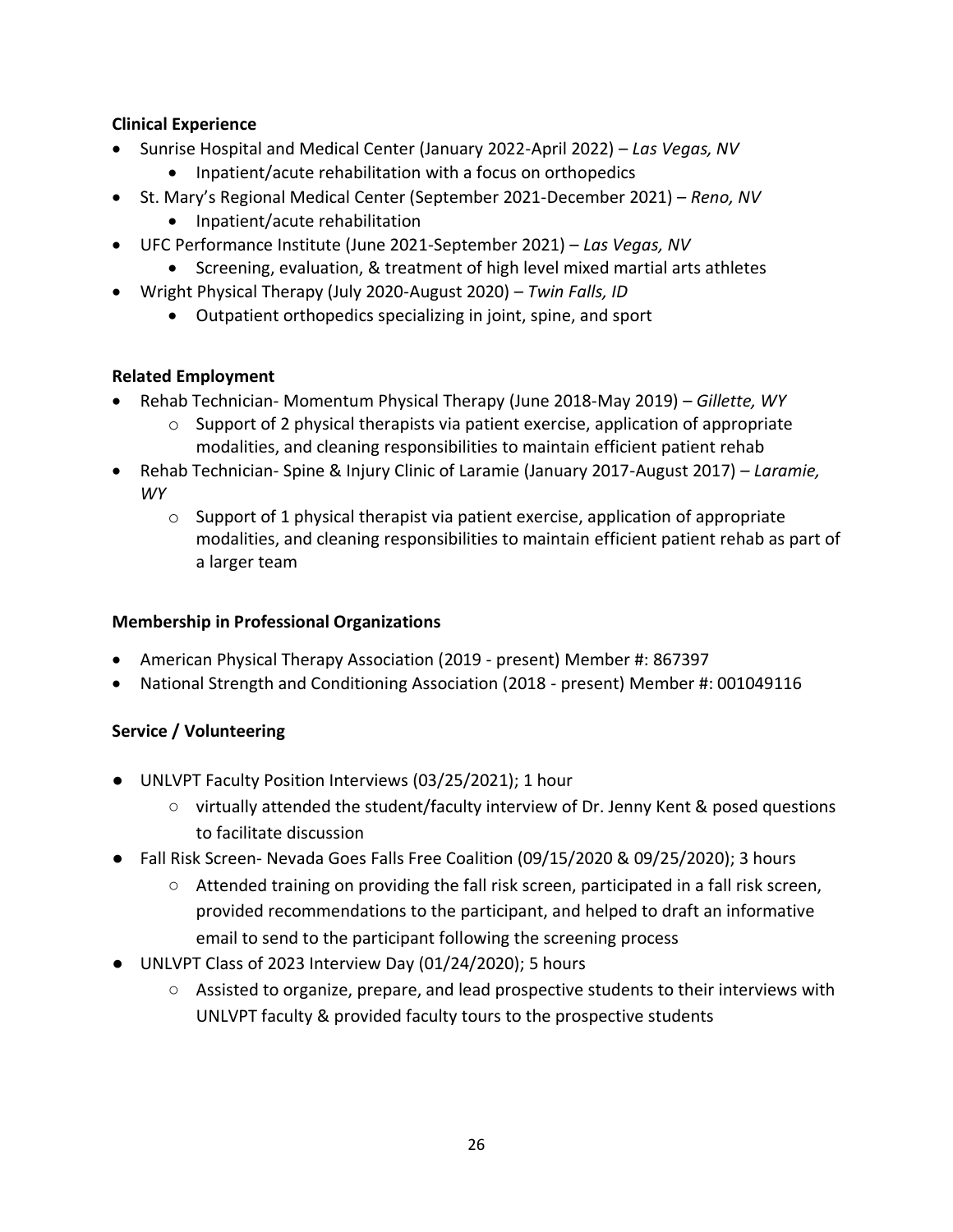#### **Ryan B. Hammar**

#### Ryan.hammar@outlook.com

#### Education

|  | DPT, Physical Therapy University of Nevada Las Vegas |  |  |
|--|------------------------------------------------------|--|--|
|  |                                                      |  |  |

Las Vegas, NV

DPT, Physical TherapyUniversity of Nevada Las Vegas 2019-2022

B.S. Exercise Science, *Brigham Young University* **December 2018** 

Provo, UT

#### Licensure

• Nevada Physical Therapy Board - License Pending Graduation May 2022

#### **Certifications**

- American Heart Association, BLS for Healthcare Providers (June 2020)
- HIPAA Training Certified (June 2019)
- Blood-borne Pathogens Training Certified (June 2019)

# Employment / Clinical Experience

| January 2022 - April 2022      | Clinical Experience - Affilliated Physical Therapy,<br>Pahrump, NV (Outpatient Orthopedic)                                     |
|--------------------------------|--------------------------------------------------------------------------------------------------------------------------------|
| September 2021 – December 2021 | <b>Clinical Experience –</b> Southern Hills Hospital, Las Vegas,<br>NV. (Acute Care)                                           |
| July 2021 - September 2021     | <b>Clinical Experience - Encompass Health Rehabilitation</b><br>Hospital of Desert Canyon, Las Vegas, NV. (Inpatient<br>Rehab) |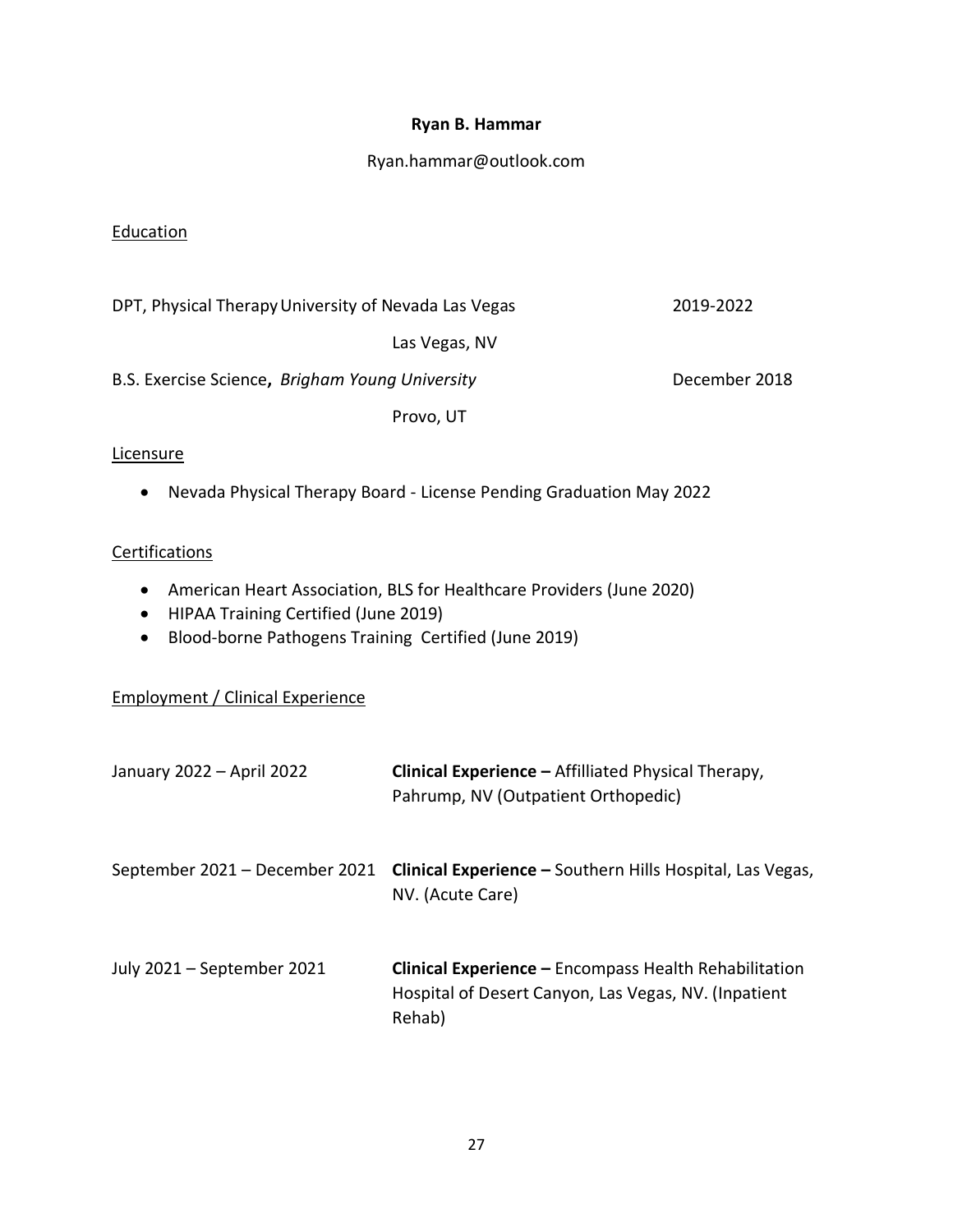| July 2020 - August 2020 | <b>Clinical Experience - Family and Sports Physical Therapy,</b><br>Las Vegas, NV. (Outpatient Orthopedic) |
|-------------------------|------------------------------------------------------------------------------------------------------------|
| March 2018 – March 2019 | <b>Store Manager - Standard Plumbing Supply/True Value</b><br>Hardware/Sprinkler World, Springville UT.    |

#### Current Research Activity

• Landers **et al**. Factors Predicting Fear of Falling Avoidance Behavior in Parkinson Disease, 2021.

#### Membership in Professional Organizations

- Member American Physical Therapy Association (2019 Present)
- Member Nevada Physical Therapy Association (2019 Present)
- Member Sports Section of the American Physical Therapy Association (2019 Present)

#### Service

- Youth Group Leader **–** Church of Jesus Christ of Latter-Day Saints (2019 Present)
- Christmas Teddy Bear Stuffing NSC Conference 2019
- Global PT Day of Service ( 2021-2022)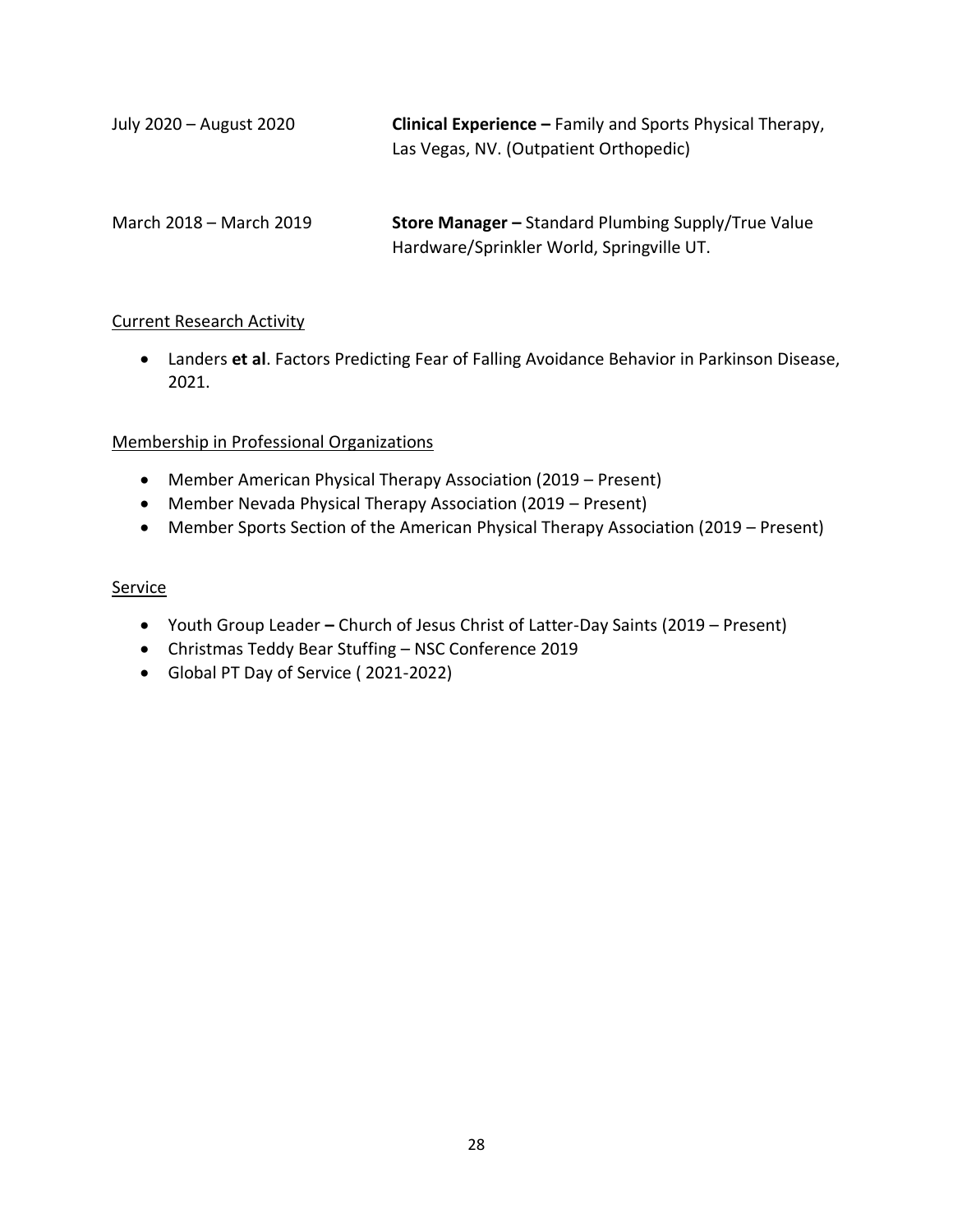# **Franjo Vukojević**

# fvukojevic@sandiego.edu

| <b>Education</b>                                                                                                 |                              |
|------------------------------------------------------------------------------------------------------------------|------------------------------|
| <b>Doctor of Physical Therapy</b>                                                                                | <b>Estimated May 2022</b>    |
| University of Nevada, Las Vegas - Las Vegas, Nevada                                                              |                              |
| <b>Bachelors of Science in Behavioral Neuroscience</b>                                                           | 2016-2019                    |
| University of San Diego - San Diego, California                                                                  |                              |
| <b>Credits for transfer in Kinesiology</b>                                                                       | 2014-2016                    |
| San Diego Christian College - Santee, California                                                                 |                              |
| Licensure                                                                                                        |                              |
| • DPT License Pending Graduation                                                                                 |                              |
| <b>Certifications</b>                                                                                            |                              |
| • CPR Certified (2020)<br>• HIPPA Training Certified (2019)<br>• Blood-borne Pathogens Training Certified (2019) |                              |
| <b>Employment / Clinical Experience</b>                                                                          |                              |
| <b>Student Physical Therapist</b>                                                                                | January 2022-April 2022      |
| Select Physical Therapy San Diego 3737 Moraga Ave, Suite B117 San Diego, CA 92117                                |                              |
| <b>Student Physical Therapist</b>                                                                                | September 2021-December 2021 |
| University Of Utah Neilsen Rehabilitation Hospital 50 North Medical Drive, Salt Lake City,<br><b>UT 84132</b>    |                              |
| <b>Student Physical Therapist</b><br>Northern Nevada Medical Center, 2375 E Prater Way, Sparks, NV 89434         | July 2021-September 2021     |
| <b>Student Physical Therapist</b>                                                                                | <b>July 2020-August 2020</b> |
| Wright Physical Therapy, 1444 Falls Ave, Twin Falls, ID 83301                                                    |                              |
| <b>Physical Therapist Aide</b>                                                                                   | June 2018 - August 2018      |
| Providence St. Johns, 2020 Santa Monica Blvd Suite 401, Santa Monica, California 90404                           |                              |